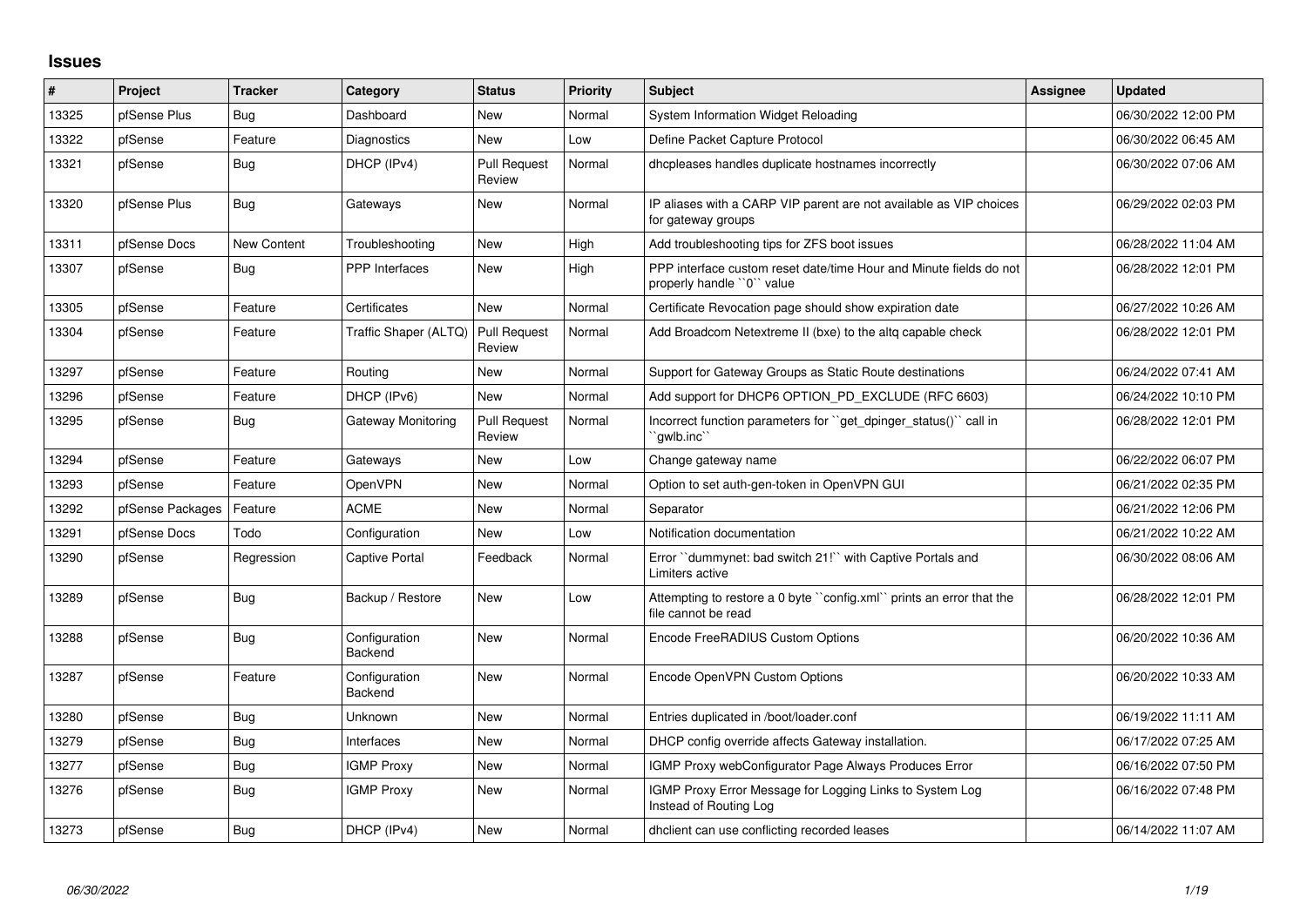| #     | Project          | <b>Tracker</b> | Category             | <b>Status</b>          | <b>Priority</b> | <b>Subject</b>                                                                                 | <b>Assignee</b> | <b>Updated</b>      |
|-------|------------------|----------------|----------------------|------------------------|-----------------|------------------------------------------------------------------------------------------------|-----------------|---------------------|
| 13268 | pfSense          | Todo           | Console Menu         | Ready To Test   Normal |                 | columns don't align nicely in console with medium-long interface<br>names                      |                 | 06/12/2022 10:32 PM |
| 13267 | pfSense          | <b>Bug</b>     | OpenVPN              | New                    | Normal          | dpinger continues to run on OpenVPN gateway after OpenVPN<br>service is stopped.               |                 | 06/12/2022 02:49 PM |
| 13264 | pfSense          | Feature        | <b>IPsec</b>         | New                    | Normal          | IPSec Phase2 select multiple PFS key groups                                                    |                 | 06/10/2022 04:29 PM |
| 13263 | pfSense          | Bug            | DHCP (IPv4)          | New                    | Low             | Deleting a static DHCP entry when the related IP is not in the arp<br>table spams the log      |                 | 06/10/2022 11:18 AM |
| 13260 | pfSense          | Feature        | Authentication       | <b>New</b>             | Normal          | Add support for OpenVPN static-challenge                                                       |                 | 06/09/2022 02:04 PM |
| 13256 | pfSense          | Feature        | DHCP (IPv4)          | New                    | Normal          | Better handling of duplicate IPs in static DHCP assignments                                    |                 | 06/11/2022 04:51 PM |
| 13254 | pfSense          | Bug            | <b>DNS Resolver</b>  | New                    | Normal          | DNS resolver does not update "unbound.conf" file during link<br>down events                    |                 | 06/28/2022 12:01 PM |
| 13253 | pfSense          | Bug            | DHCP (IPv6)          | New                    | Normal          | dhcp6c" is not restarted when applying settings when multiple<br>WANs are configured for DHCP6 |                 | 06/28/2022 12:01 PM |
| 13252 | pfSense          | <b>Bug</b>     | Upgrade              | <b>New</b>             | Normal          | reduce frequency of php-fpm socket connection attempts from<br>check reload status             |                 | 06/12/2022 11:11 AM |
| 13249 | pfSense          | Bug            | Console Menu         | <b>New</b>             | Normal          | Running playback comands multiple times results in PHP error                                   |                 | 06/06/2022 07:02 AM |
| 13248 | pfSense          | Regression     | DHCP (IPv6)          | <b>New</b>             | Normal          | IPv6 Router Advertisements runs when config.xml does not contain<br>an entry for the interface |                 | 06/05/2022 07:44 PM |
| 13247 | pfSense Packages | Bug            | open-vm-tools        | <b>New</b>             | Low             | Open-VM-Tools service actions do not work                                                      |                 | 06/05/2022 07:09 PM |
| 13246 | pfSense Packages | Feature        | iperf                | <b>New</b>             | Normal          | iperf3 service controls do not work                                                            |                 | 06/05/2022 06:51 PM |
| 13244 | pfSense          | Feature        | Web Interface        | <b>New</b>             | Normal          | Add help text under Timezone settings in the GUI                                               |                 | 06/03/2022 01:00 PM |
| 13242 | pfSense          | Feature        | Gateway Monitoring   | New                    | Normal          | Enhancements to static route creation/deletion for dpinger monitor<br>IP <sub>s</sub>          |                 | 06/03/2022 11:20 AM |
| 13237 | pfSense          | <b>Bug</b>     | DHCP (IPv6)          | <b>New</b>             | Normal          | dhcp6c script cannot be executed safely                                                        |                 | 06/01/2022 11:20 AM |
| 13236 | pfSense Docs     | Todo           | Products             | New                    | Normal          | Document link speed limitations with igc and ix on 6100/4100                                   |                 | 05/31/2022 05:53 PM |
| 13233 | pfSense Plus     | Bug            | <b>OpenVPN</b>       | Feedback               | Normal          | OpenVPN DCO connection fails with Auth Digest Algorithm set to<br><b>SHA512</b>                |                 | 05/31/2022 03:39 PM |
| 13227 | pfSense          | Feature        | <b>IPsec</b>         | <b>New</b>             | High            | Enable IPSec Virtual IP Pool assignment by Radius for Mobile<br>Users - SIMPLE FIX             |                 | 05/27/2022 10:15 AM |
| 13224 | pfSense          | <b>Bug</b>     | <b>Notifications</b> | <b>New</b>             | Normal          | Email notification flood when UPS (NUT) and WAN send<br>notifications                          |                 | 05/27/2022 01:58 AM |
| 13222 | pfSense          | <b>Bug</b>     | UPnP/NAT-PMP         | <b>New</b>             | Normal          | CARP IP does not listen for NAT-PMP packets                                                    |                 | 05/26/2022 02:28 PM |
| 13220 | pfSense          | Feature        | Captive Portal       | New                    | Very Low        | Voucher per-roll bandwidth restrictions and traffic quotas                                     |                 | 05/26/2022 08:16 AM |
| 13219 | pfSense          | Feature        | Captive Portal       | New                    | Very Low        | Enable/Disable single voucher roll                                                             |                 | 05/26/2022 08:14 AM |
| 13207 | pfSense Packages | Feature        | pfBlockerNG          | <b>New</b>             | Normal          | The feed column on the Alerts page is confusing                                                |                 | 05/24/2022 04:56 AM |
| 13206 | pfSense Plus     | <b>Bug</b>     | Hardware / Drivers   | New                    | Normal          | SG-3100 LED GPIO hangs                                                                         |                 | 06/11/2022 07:01 PM |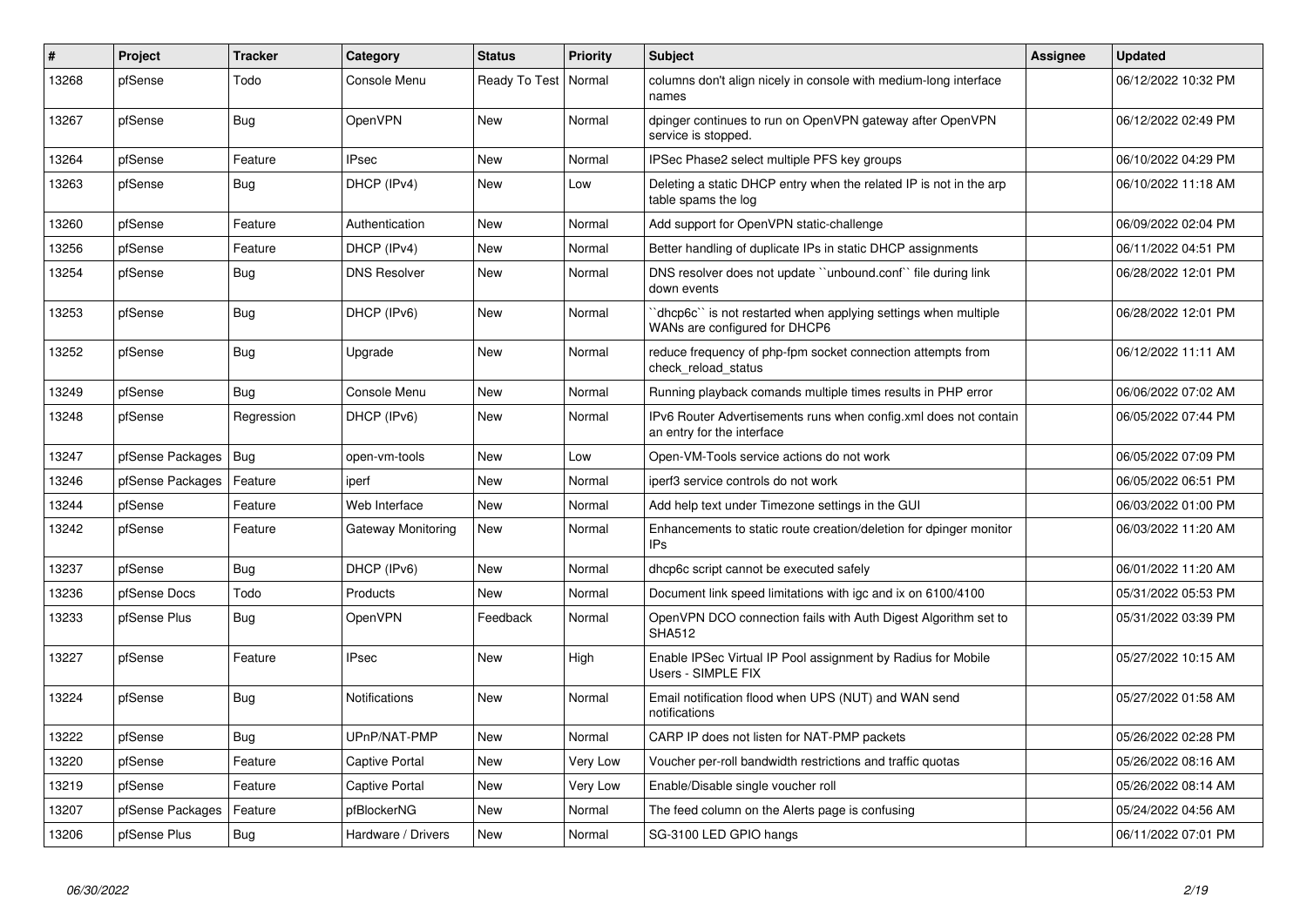| #     | Project                | Tracker       | Category          | <b>Status</b>                 | <b>Priority</b> | <b>Subject</b>                                                                                                                      | Assignee | <b>Updated</b>      |
|-------|------------------------|---------------|-------------------|-------------------------------|-----------------|-------------------------------------------------------------------------------------------------------------------------------------|----------|---------------------|
| 13202 | pfSense Packages       | Bug           | pfBlockerNG       | New                           | Normal          | Missing Protocols on IP Feed Groups Advanced Inbound/Outbound<br><b>Firewall Rule settings</b>                                      |          | 05/23/2022 08:58 AM |
| 13201 | pfSense Packages       | Feature       | pfBlockerNG       | New                           | Normal          | Add FireHol Security IP Feeds                                                                                                       |          | 05/23/2022 06:34 AM |
| 13200 | pfSense Packages       | Feature       | pfBlockerNG       | <b>New</b>                    | Normal          | Custom DNS Servers for Alert settings                                                                                               |          | 05/23/2022 06:16 AM |
| 13199 | pfSense Packages       | Feature       | pfBlockerNG       | <b>New</b>                    | Normal          | Feed groups should not have the first listing in the group bar                                                                      |          | 05/23/2022 06:03 AM |
| 13198 | pfSense Packages       | Feature       | pfBlockerNG       | New                           | Normal          | Dark Theme Styling issues - Alerts White bar                                                                                        |          | 05/23/2022 06:05 AM |
| 13197 | pfSense Packages       | Feature       | pfBlockerNG       | <b>New</b>                    | Normal          | Put a Single donation link and a proper patreon lin in the pfBlocker<br>Support Banner / Widget                                     |          | 05/23/2022 05:35 AM |
| 13196 | pfSense Packages       | Feature       | pfBlockerNG       | <b>New</b>                    | Normal          | remove NoVirusThanks feed                                                                                                           |          | 05/23/2022 06:05 AM |
| 13195 | pfSense Packages       | Feature       | pfBlockerNG       | <b>New</b>                    | Normal          | Dedicated website for Feed mangement - Community Driven                                                                             |          | 05/23/2022 05:22 AM |
| 13194 | pfSense Packages       | Bug           | pfBlockerNG       | New                           | Normal          | Remove dead Malc0de feed                                                                                                            |          | 05/23/2022 05:16 AM |
| 13187 | pfSense                | Documentation | Upgrade           | <b>New</b>                    | Normal          | Azure Frequently asked questions                                                                                                    |          | 05/20/2022 06:52 AM |
| 13180 | pfSense Packages       | Bug           | pfBlockerNG       | <b>New</b>                    | High            | High CPU Utilization with pfb_filter <sup>[]</sup> since PfBlockerNG update to<br>devel 3.1.0 4                                     |          | 06/14/2022 08:00 AM |
| 13179 | pfSense Packages       | Feature       | pfBlockerNG       | <b>New</b>                    | High            | Search based on CIDR                                                                                                                |          | 05/17/2022 09:45 AM |
| 13168 | pfSense                | Feature       | Dashboard         | New                           | Low             | Multiple Dashboard views for a single user                                                                                          |          | 05/16/2022 07:53 AM |
| 13167 | pfSense                | Bug           | Dynamic DNS       | New                           | Normal          | phpDynDNS: DigitalOcean ddns update fails (bad request, invalid<br>character '-' in request_id)                                     |          | 06/16/2022 09:30 PM |
| 13165 | pfSense                | Feature       | Dashboard         | <b>Pull Request</b><br>Review | Normal          | Feat: live update for Services dashboard widget                                                                                     |          | 05/15/2022 01:48 AM |
| 13161 | pfSense                | Feature       | Web Interface     | <b>New</b>                    | Very Low        | FLASH PORT'S LED button, to help quickly find port that need to<br>be connected to patch&cable                                      |          | 05/14/2022 06:35 AM |
| 13160 | pfSense Packages       | Feature       | Status Monitoring | <b>Pull Request</b><br>Review | Normal          | Option to sort monitoring graph views                                                                                               |          | 05/13/2022 12:06 PM |
| 13159 | pfSense                | Todo          | Web Interface     | New                           | Very Low        | Decrease distance between img-buttons in webGUI to eliminate<br>mistake entry                                                       |          | 05/14/2022 06:52 AM |
| 13158 | pfSense                | Bug           | Web Interface     | <b>New</b>                    | Normal          | Input validation error when applying limiter changes                                                                                |          | 05/14/2022 05:32 PM |
| 13156 | pfSense Packages       | Regression    | pfBlockerNG       | <b>New</b>                    | Normal          | pfBlockerNG IP block stats do not work                                                                                              |          | 06/29/2022 07:00 AM |
| 13154 | pfSense Packages       | Bug           | pfBlockerNG       | Confirmed                     | Normal          | pfBlocker causing excessive CPU load                                                                                                |          | 06/28/2022 01:14 PM |
| 13144 | pfSense                | Bug           | Rules / NAT       | New                           | Very Low        | Firewall rule entries can get out of sync when entries are deleted<br>while other administrators are editing entries simultaneously |          | 05/10/2022 07:26 AM |
| 13141 | pfSense Packages   Bug |               | squidguard        | New                           | Normal          | wrong page squidguard block                                                                                                         |          | 05/09/2022 05:33 PM |
| 13138 | pfSense Packages       | Feature       | pfBlockerNG       | New                           | Normal          | DNS over HTTPS/TLS Blocking should be removed from<br>SafeSearch                                                                    |          | 05/07/2022 02:52 AM |
| 13137 | pfSense Packages       | Feature       | pfBlockerNG       | New                           | Normal          | ckuethe/doh-blocklist.txt add to DoH feeds                                                                                          |          | 05/07/2022 02:39 AM |
| 13136 | pfSense Packages       | Feature       | pfBlockerNG       | New                           | Normal          | Add crypt0rr DNS-over-HTTPS (DOH) provider list feeds                                                                               |          | 05/07/2022 02:27 AM |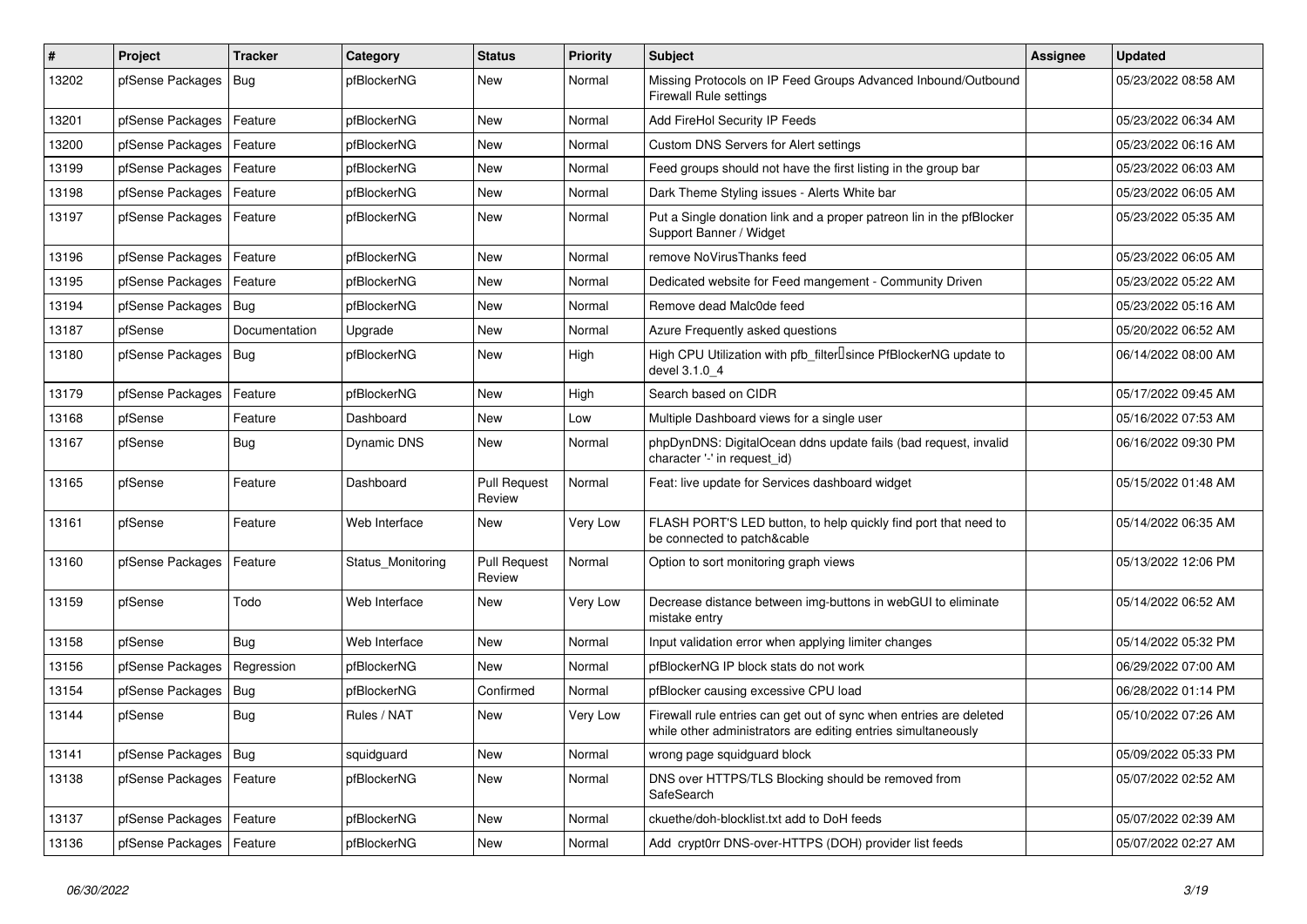| #     | Project                | <b>Tracker</b> | Category                        | <b>Status</b>                 | <b>Priority</b> | <b>Subject</b>                                                                                                     | Assignee | <b>Updated</b>      |
|-------|------------------------|----------------|---------------------------------|-------------------------------|-----------------|--------------------------------------------------------------------------------------------------------------------|----------|---------------------|
| 13128 | pfSense Packages       | Bug            | Zabbix                          | <b>New</b>                    | Normal          | Zabbix Agent 6: HA Server Setup                                                                                    |          | 05/05/2022 01:55 AM |
| 13124 | pfSense                | Feature        | Web Interface                   | <b>Pull Request</b><br>Review | Normal          | Option to wait for interface selection before displaying firewall rules                                            |          | 06/28/2022 12:01 PM |
| 13110 | pfSense                | <b>Bug</b>     | CARP                            | New                           | Very Low        | changing CARP VIP address does not update outbound NAT<br>interface IP                                             |          | 05/03/2022 02:52 PM |
| 13098 | pfSense Packages       | <b>Bug</b>     | haproxy                         | Feedback                      | Low             | HAProxy Virtual IP broken link under Frontend setup                                                                |          | 04/27/2022 08:35 AM |
| 13091 | pfSense                | Feature        | <b>OpenVPN</b>                  | New                           | Normal          | RFE: Ability to specify the order of OpenVPN Authentication<br>servers                                             |          | 04/22/2022 04:30 PM |
| 13087 | pfSense                | <b>Bug</b>     | <b>OpenVPN</b>                  | <b>New</b>                    | Normal          | OpenVPN Server: hide WINS servers list when netbios option is<br>unchecked while WINS servers is checked           |          | 04/22/2022 10:29 AM |
| 13076 | pfSense                | Bug            | Gateway Monitoring              | New                           | Normal          | Marking a gateway as down does not affect IPsec entries using<br>gateway groups                                    |          | 06/28/2022 12:01 PM |
| 13074 | pfSense Plus           | <b>Bug</b>     | Cryptographic<br><b>Modules</b> | New                           | Normal          | AES-GCM with SafeXcel on Netgate 2100 causes MBUF overload                                                         |          | 06/12/2022 11:14 AM |
| 13073 | pfSense Packages   Bug |                | Squid                           | <b>New</b>                    | Normal          | ClamAV - clamd dies with high CPU load and thus the C-ICAP of<br>squid-reverse proxy causes http:500 errors        |          | 04/19/2022 05:38 AM |
| 13072 | pfSense                | Feature        | Traffic Shaper (ALTQ)           | <b>Pull Request</b><br>Review | Very Low        | Matching background/font colors of queue values with dark theme.                                                   |          | 04/19/2022 07:32 AM |
| 13068 | pfSense                | Bug            | Aliases / Tables                | <b>New</b>                    | Normal          | Error loading rules when URL Table IPs content is empty                                                            |          | 04/17/2022 09:07 PM |
| 13067 | pfSense                | Bug            | <b>FilterDNS</b>                | <b>New</b>                    | Normal          | filterdns resolve interval is twice the intended value                                                             |          | 04/17/2022 07:45 PM |
| 13063 | pfSense Packages       | Feature        | Cellular                        | <b>Pull Request</b><br>Review | Normal          | Cellular package shall support more modems and NMEA port                                                           |          | 05/06/2022 02:38 PM |
| 13058 | pfSense                | Todo           | Rules / NAT                     | <b>New</b>                    | Normal          | Add static routes and directly connected networks back to policy<br>route negation rules                           |          | 04/13/2022 08:05 AM |
| 13053 | pfSense Packages       | Bug            | <b>ACME</b>                     | <b>New</b>                    | Normal          | LoopiaAPI error handling                                                                                           |          | 05/05/2022 10:58 AM |
| 13051 | pfSense                | Bug            | Traffic Shaper (ALTQ)           | New                           | Normal          | Firewall traffic shaper by interface selection unknow                                                              |          | 04/12/2022 07:03 AM |
| 13046 | pfSense                | Bug            | Rules / NAT                     | <b>New</b>                    | Normal          | Floating rule applied to IPv6 interface with a SLAAC DHCPv6<br>gateway reports error on boot                       |          | 04/11/2022 09:50 AM |
| 13045 | pfSense Packages       | <b>Bug</b>     | WireGuard                       | <b>New</b>                    | Normal          | Firewall floating rules ignore WireGuard traffic                                                                   |          | 04/11/2022 09:40 AM |
| 13044 | pfSense Packages       | Feature        | Mail report                     | <b>New</b>                    | Normal          | Customized reporting                                                                                               |          | 04/11/2022 09:22 AM |
| 13043 | pfSense Packages       | Bug            | WireGuard                       | <b>New</b>                    | Normal          | OSPF over Wireguard interface doesn't populate neighbors after<br>reboot                                           |          | 04/11/2022 09:22 AM |
| 13039 | pfSense Packages       | Feature        | AWS VPC                         | New                           | Normal          | Handle transit gateway VPNs in the AWS VPN wizard                                                                  |          | 04/11/2022 07:31 AM |
| 13022 | pfSense Packages       | Bug            | haproxy                         | Feedback                      | Normal          | HAProxy - Sub Frontends ignore Client verification CA certificates                                                 |          | 04/06/2022 12:55 PM |
| 13018 | pfSense Packages   Bug |                | pfBlockerNG                     | New                           | Normal          | TLD and DNSBL Safesearch DOH conflict disables TLD block<br>when conflicting DOH FQDN is deselected or whitelisted |          | 04/01/2022 05:59 PM |
| 13017 | pfSense                | Feature        | Packet Capture                  | New                           | Normal          | Packet capture: add preview results while capture is running                                                       |          | 04/09/2022 11:08 AM |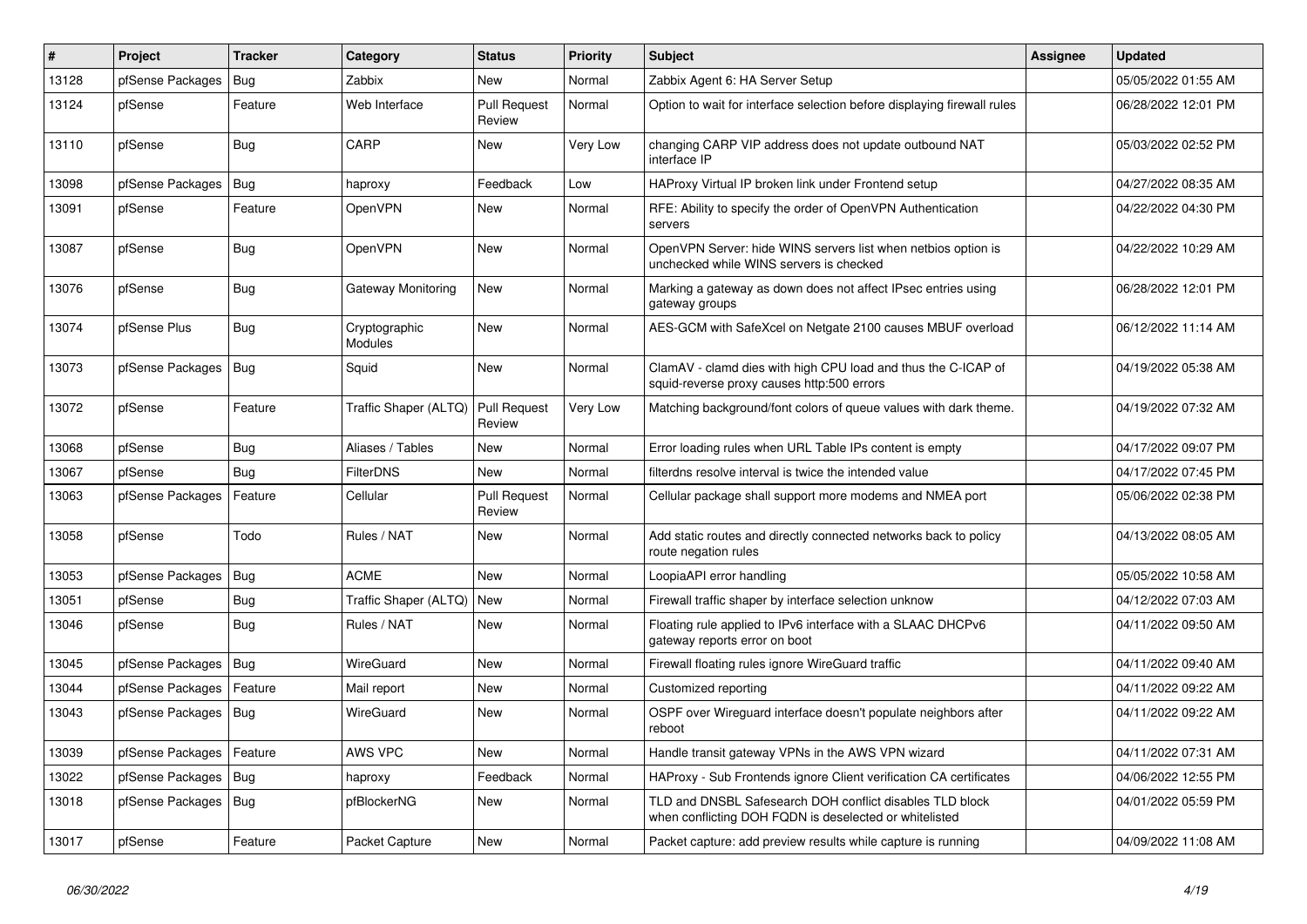| $\vert$ # | Project          | <b>Tracker</b>     | Category                                        | <b>Status</b>                 | <b>Priority</b> | Subject                                                                                               | <b>Assignee</b> | <b>Updated</b>      |
|-----------|------------------|--------------------|-------------------------------------------------|-------------------------------|-----------------|-------------------------------------------------------------------------------------------------------|-----------------|---------------------|
| 13016     | pfSense Docs     | <b>New Content</b> | Virtualization                                  | New                           | Normal          | Workaround for bandwith issues since 2.6 when installed in<br>Hyper-V                                 |                 | 04/01/2022 01:06 PM |
| 13009     | pfSense          | Feature            | OpenVPN                                         | New                           | Normal          | Add option for multiple remote addresses to OpenVPN Client                                            |                 | 03/31/2022 12:42 PM |
| 13003     | pfSense          | Bug                | Hardware / Drivers                              | New                           | Normal          | Malicious Driver Detection event on ixl driver                                                        |                 | 06/25/2022 05:00 PM |
| 13000     | pfSense          | Bug                | <b>IPsec</b>                                    | <b>New</b>                    | Low             | IPsec AES-GCM encryption algorithm "Key Length" field should be<br>labeled "ICV Length"               |                 | 03/30/2022 07:40 AM |
| 12982     | pfSense Packages | Bug                | FreeRADIUS                                      | New                           | Normal          | FreeRadius RadReply table entries missing from pf                                                     |                 | 06/19/2022 05:38 PM |
| 12974     | pfSense Plus     | Bug                | Installer                                       | <b>New</b>                    | Normal          | Typing anything into 1100/2100 recovery installer causes process<br>to stop                           |                 | 06/05/2022 04:10 PM |
| 12960     | pfSense          | Bug                | Installer                                       | New                           | Normal          | VGA installer image defaults to serial console, serial console is<br>default in GUI settings          |                 | 06/28/2022 12:01 PM |
| 12959     | pfSense          | Bug                | DHCP (IPv4)                                     | Feedback                      | Normal          | dhcplease process wrongly update host file if client-hostname is<br>empty                             |                 | 03/28/2022 10:26 AM |
| 12956     | pfSense Packages | Bug                | Suricata                                        | Confirmed                     | Normal          | suricata fails to use pcre in SID management (e.g. dropsid.conf)                                      |                 | 04/05/2022 12:52 PM |
| 12951     | pfSense Packages | Bug                | <b>FRR</b>                                      | Feedback                      | Normal          | FRR cannot remove IPv6 routes                                                                         |                 | 03/22/2022 09:24 PM |
| 12950     | pfSense          | Bug                | Routing                                         | <b>New</b>                    | Normal          | OpenVPN as default gateway does not get set at boot time                                              |                 | 04/09/2022 05:46 PM |
| 12947     | pfSense          | Bug                | DHCP (IPv6)                                     | <b>Pull Request</b><br>Review | Normal          | DHCP6 client does not take any action if the interface IPv6 address<br>changes during renewal         |                 | 06/28/2022 12:01 PM |
| 12938     | pfSense          | Bug                | <b>IPv6 Router</b><br>Advertisements<br>(RADVD) | <b>New</b>                    | Normal          | MaxRtrAdvInterval would allow stale DNS servers to be deleted<br>faster                               |                 | 03/12/2022 09:37 AM |
| 12932     | pfSense Packages | Feature            | pfBlockerNG                                     | <b>New</b>                    | High            | pfblockerng per user whitelist                                                                        |                 | 03/11/2022 11:08 AM |
| 12927     | pfSense          | Bug                | OpenVPN                                         | New                           | Normal          | OpenVPN with OCSP enabled allows connections with revoked<br>certificates                             |                 | 03/24/2022 08:22 AM |
| 12926     | pfSense          | Bug                | Interfaces                                      | Feedback                      | Normal          | Changing LAGG type on CARP interfaces makes VIPs go to an<br>"init" State                             |                 | 03/10/2022 10:52 AM |
| 12922     | pfSense          | Bug                | DHCP (IPv4)                                     | <b>New</b>                    | Normal          | Classless static routes received on DHCP WAN can override<br>chosen default gateway                   |                 | 03/28/2022 10:08 AM |
| 12918     | pfSense Packages | Feature            | pfBlockerNG                                     | New                           | Normal          | pfBlockerNG-devel changes from xmlrpc sync do not take effect<br>immediately                          |                 | 03/07/2022 02:29 PM |
| 12907     | pfSense Packages | Bug                | PIMD                                            | Feedback                      | Normal          | PIMD: Nonexistent interfaces should be hidden/disabled in<br>pimd.conf before bringing up the service |                 | 03/07/2022 03:51 PM |
| 12905     | pfSense          | <b>Bug</b>         | Web Interface                                   | New                           | Normal          | Add VLAN Re-assignment to Import Interface Mismatch Wizard                                            |                 | 03/07/2022 08:05 AM |
| 12903     | pfSense          | Feature            | Notifications                                   | New                           | Normal          | alternative authentication methods for email notifications?                                           |                 | 03/07/2022 07:52 AM |
| 12899     | pfSense Packages | Bug                | Suricata                                        | New                           | Normal          | Suricata doesn't honor Pass List                                                                      |                 | 03/04/2022 01:22 PM |
| 12894     | pfSense Plus     | Bug                | Certificates                                    | New                           | Low             | duplicating freshly created certificates through refreshing                                           |                 | 03/03/2022 02:35 PM |
| 12889     | pfSense Packages | Feature            | <b>FRR</b>                                      | New                           | Normal          | FRR GUI add set ipv6 next-hop global                                                                  |                 | 03/02/2022 06:10 AM |
| 12888     | pfSense          | <b>Bug</b>         | Rules / NAT                                     | New                           | Normal          | pfSense sends un-NATed packets during OpenVPN startup                                                 |                 | 03/01/2022 03:13 PM |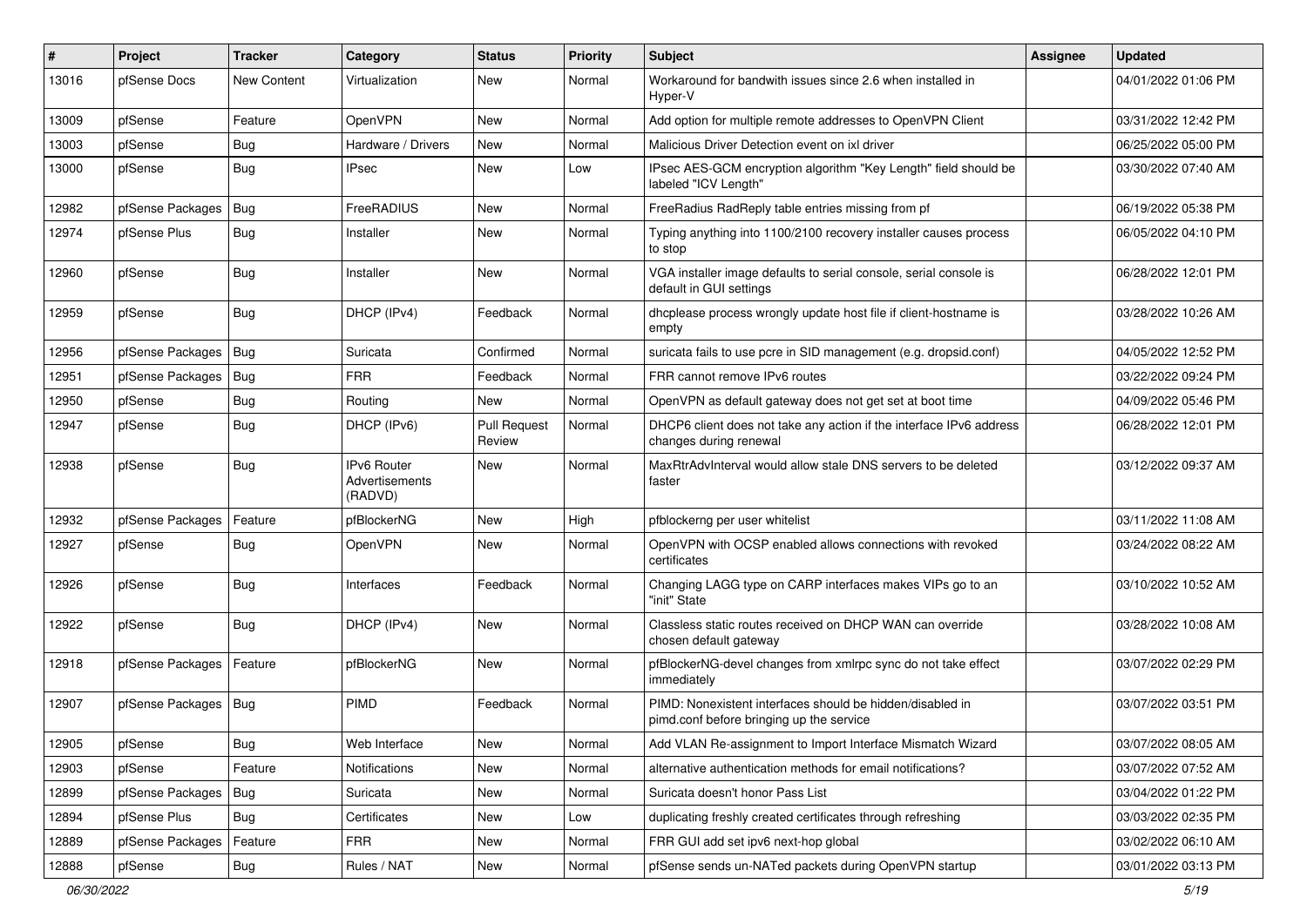| #     | Project                    | <b>Tracker</b> | Category                            | <b>Status</b> | <b>Priority</b> | Subject                                                                                                       | Assignee | <b>Updated</b>      |
|-------|----------------------------|----------------|-------------------------------------|---------------|-----------------|---------------------------------------------------------------------------------------------------------------|----------|---------------------|
| 12883 | pfSense Docs               | Todo           | <b>DNS</b>                          | New           | Normal          | Feedback on Services - DNS Resolver - Host Overrides                                                          |          | 02/28/2022 07:54 PM |
| 12882 | pfSense Packages           | Feature        | pfBlockerNG                         | Feedback      | Normal          | Add the option to specify CURLOPT_INTERFACE in pfBlockerNG<br>IPv4/IPv6 lists                                 |          | 03/24/2022 11:16 AM |
| 12878 | pfSense                    | Bug            | Traffic Shaper (ALTQ)               | Incomplete    | Normal          | Traffic shaping by interface, route queue bandwidth inbound, out by<br>a large factor.                        |          | 06/06/2022 07:03 AM |
| 12877 | pfSense                    | Bug            | <b>Dynamic DNS</b>                  | Feedback      | Normal          | Cloudflare DynDNS fails to update more than two addresses                                                     |          | 05/29/2022 06:56 PM |
| 12875 | pfSense                    | <b>Bug</b>     | Package System                      | New           | Normal          | Import zabbix-agent6 and zabbix-proxy6 from FreeBSD Ports                                                     |          | 05/28/2022 06:50 PM |
| 12874 | pfSense                    | Feature        | OpenVPN                             | <b>New</b>    | Normal          | OpenVPN RADIUS Framed-Pool                                                                                    |          | 02/25/2022 02:24 PM |
| 12861 | pfSense Docs               | Correction     | Hardware                            | New           | Normal          | pfSense hardware tuning guide references obsolete interface<br>loader variable & buffer limits                |          | 02/23/2022 05:31 PM |
| 12860 | pfSense Packages           | Feature        | New Package<br>Request              | <b>New</b>    | Normal          | add mmc-utils package to all images                                                                           |          | 02/24/2022 07:18 AM |
| 12859 | pfSense Packages           | Feature        | Zabbix                              | <b>New</b>    | Normal          | Add Zabbix 6.0 LTS (agent and proxy) packages                                                                 |          | 02/23/2022 07:11 AM |
| 12857 | pfSense                    | Bug            | Gateways                            | New           | Normal          | Firewall gateway goes away when making changes to Bridge0<br>device                                           |          | 02/27/2022 11:20 AM |
| 12853 | pfSense                    | Bug            | <b>NAT Reflection</b>               | Feedback      | High            | Network Address Translation - Pure NAT pfsense freeze after<br>reboot                                         |          | 02/22/2022 08:40 AM |
| 12850 | pfSense                    | Bug            | Routing                             | New           | Low             | Console error during boot: "route: route has not been found"                                                  |          | 02/22/2022 08:27 AM |
| 12848 | pfSense                    | Feature        | <b>Dynamic DNS</b>                  | New           | Normal          | Evaluation of the DynDNS "Result Match" string                                                                |          | 02/22/2022 02:01 AM |
| 12845 | pfSense Packages           | Bug            | softflowd                           | New           | Normal          | softflowd wrong vlan tag                                                                                      |          | 02/21/2022 10:40 AM |
| 12832 | pfSense Plus               | Feature        | Hardware / Drivers                  | <b>New</b>    | Very Low        | 6100 configurable Blinking Blue LED                                                                           |          | 02/22/2022 07:30 AM |
| 12829 | pfSense                    | Bug            | <b>Traffic Shaper</b><br>(Limiters) | Feedback      | Normal          | Dummynet kernel module fails to load after upgrade.                                                           |          | 03/17/2022 09:26 AM |
| 12828 | pfSense                    | Bug            | Wireless                            | <b>New</b>    | Normal          | pfSense keeps crashing (Fatal trap 12: page fault while in kernel<br>mode)                                    |          | 02/21/2022 07:55 AM |
| 12823 | pfSense                    | Bug            | DHCP (IPv6)                         | New           | Normal          | Multiple DHCP6 WAN connections PPPoE interface 'defached'<br>status                                           |          | 02/18/2022 05:39 AM |
| 12822 | pfSense Packages           | Bug            | pfBlockerNG                         | <b>New</b>    | Normal          | IPv4 Source ASN format not working                                                                            |          | 02/18/2022 10:47 AM |
| 12821 | pfSense                    | Regression     | Hardware / Drivers                  | Confirmed     | Normal          | Intel e1000 driver (em & igb) cannot pass VLAN0 tagged packets                                                |          | 06/05/2022 08:23 AM |
| 12813 | pfSense                    | Feature        | Installer                           | New           | Low             | Recover extra data in the installer                                                                           |          | 02/17/2022 07:52 AM |
| 12812 | pfSense Packages   Feature |                | arpwatch                            | New           | Normal          | Would it be helpful if the FreeBSD net-mgmt/arpwatch port had an<br>option to use mail/dma for mail delivery? |          | 02/16/2022 06:09 PM |
| 12806 | pfSense Packages           | Todo           | node_exporter                       | New           | Normal          | Update node_exporter to 1.3.1                                                                                 |          | 02/15/2022 05:26 PM |
| 12805 | pfSense Docs               | New Content    | General                             | <b>New</b>    | Very Low        | Add documentation about what triggers a notfication                                                           |          | 02/15/2022 05:10 PM |
| 12804 | pfSense Docs               | New Content    | General                             | New           | Very Low        | Create Slack documentation                                                                                    |          | 02/15/2022 04:59 PM |
| 12797 | pfSense                    | <b>Bug</b>     | UPnP/NAT-PMP                        | New           | Normal          | UPnP+STUN forms invalid outbound NAT rules using the external<br>address discovered from STUN                 |          | 02/15/2022 01:01 PM |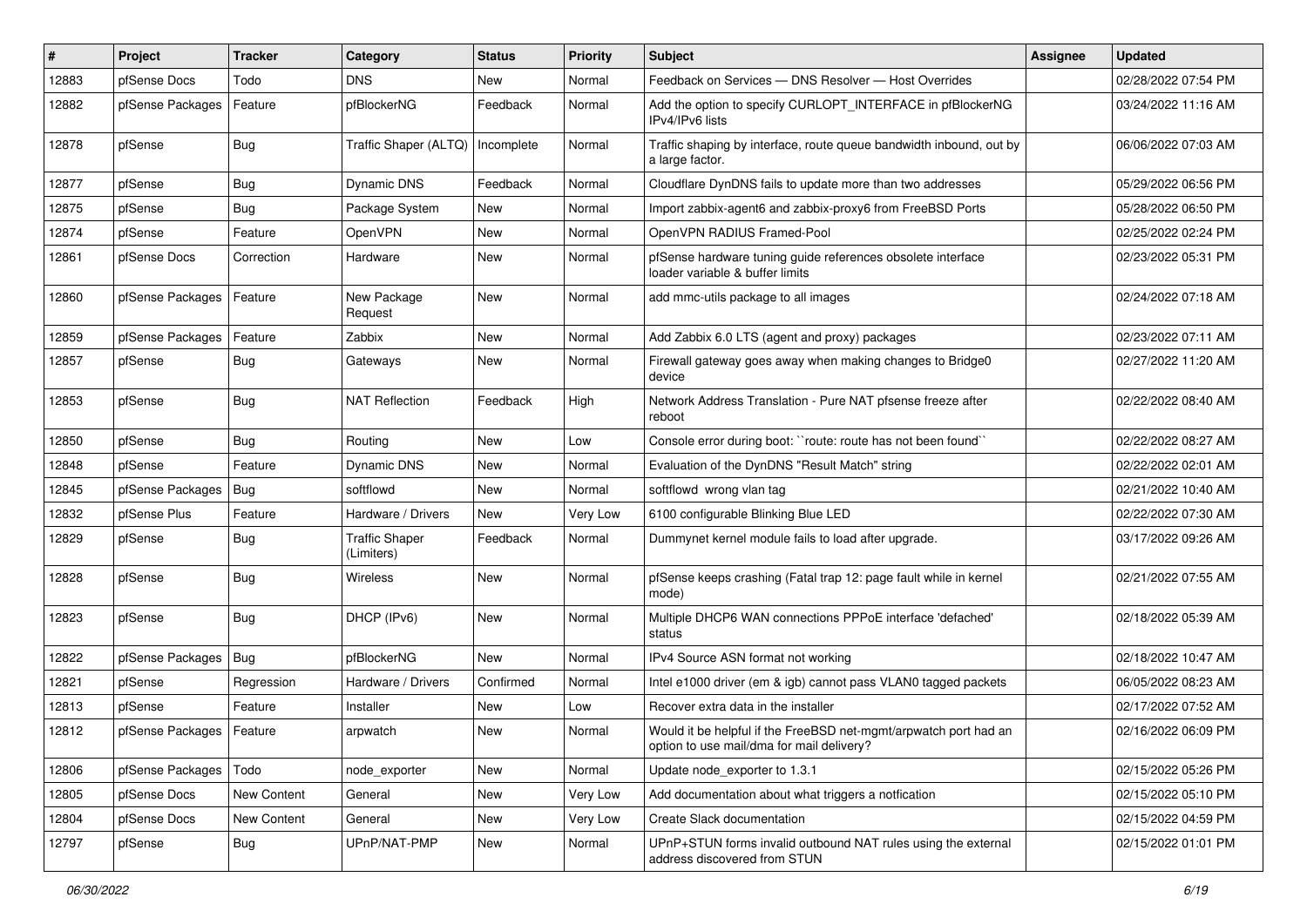| #     | Project          | <b>Tracker</b> | Category              | <b>Status</b>                 | <b>Priority</b> | Subject                                                                                                                                                                 | Assignee | <b>Updated</b>      |
|-------|------------------|----------------|-----------------------|-------------------------------|-----------------|-------------------------------------------------------------------------------------------------------------------------------------------------------------------------|----------|---------------------|
| 12796 | pfSense          | Bug            | Upgrade               | Confirmed                     | Normal          | 2.5.2 -> 2.6.0 upgrade segfaults if certain packages are installed.                                                                                                     |          | 05/24/2022 07:43 AM |
| 12791 | pfSense Docs     | New Content    | Diagnostics           | New                           | Normal          | Diagnostic Information for Support (pfSense)                                                                                                                            |          | 02/13/2022 08:49 PM |
| 12789 | pfSense Packages | Feature        | <b>ACME</b>           | New                           | Very Low        | Show expiration date of certificates in the ACME package list                                                                                                           |          | 02/14/2022 09:20 AM |
| 12787 | pfSense Docs     | Todo           | <b>IPsec</b>          | <b>New</b>                    | Normal          | Feedback on pfSense Configuration Recipes - Routing Internet<br>Traffic Through a Site-to-Site IPsec Tunnel                                                             |          | 02/11/2022 11:28 PM |
| 12774 | pfSense          | Bug            | Backup / Restore      | New                           | Normal          | Picture widget image is not saved in backup                                                                                                                             |          | 04/04/2022 04:48 AM |
| 12770 | pfSense Docs     | Todo           | <b>Firewall Rules</b> | <b>Pull Request</b><br>Review | Normal          | Feedback on Firewall - Configuring firewall rules                                                                                                                       |          | 06/27/2022 07:42 AM |
| 12768 | pfSense          | Feature        | Upgrade               | New                           | Normal          | pfSense-repo: Make sure default config file exists                                                                                                                      |          | 06/28/2022 12:01 PM |
| 12767 | pfSense Packages | <b>Bug</b>     | Avahi                 | New                           | Normal          | `Package radavahi-daemon does does not exist in current<br>pfSense version and it has been removed"" message on pfSense<br>2.7 restore                                  |          | 02/07/2022 11:28 AM |
| 12764 | pfSense          | Bug            | Gateways              | <b>New</b>                    | Normal          | VTI gateway status is pending after assigning the VTI interface                                                                                                         |          | 02/07/2022 05:41 AM |
| 12759 | pfSense Plus     | <b>Bug</b>     | Package System        | New                           | Very Low        | Proprietary packages link to non-existant or non-public github<br>pages                                                                                                 |          | 02/09/2022 10:43 AM |
| 12757 | pfSense          | Bug            | Diagnostics           | <b>Pull Request</b><br>Review | Very Low        | Clean up /etc/inc/filter.inc use of pfctl -F                                                                                                                            |          | 06/28/2022 12:01 PM |
| 12751 | pfSense Packages | $ $ Bug        | <b>FRR</b>            | New                           | Normal          | Improve FRR route restoration after gateway events                                                                                                                      |          | 02/06/2022 11:07 PM |
| 12748 | pfSense Packages | Feature        | Suricata              | <b>New</b>                    | Normal          | Suricata blocked page timestamp breakout to it's own sortable<br>column                                                                                                 |          | 02/01/2022 12:06 PM |
| 12747 | pfSense          | <b>Bug</b>     | Logging               | <b>New</b>                    | Normal          | System log is filled by sshguard                                                                                                                                        |          | 06/30/2022 05:21 AM |
| 12746 | pfSense          | Feature        | Interfaces            | New                           | High            | IPoE feature for WAN interface                                                                                                                                          |          | 02/01/2022 01:42 AM |
| 12742 | pfSense Packages | Bug            | FreeRADIUS            | Feedback                      | Normal          | freeRADIUS virtual-server-default: modules dailycounter,<br>monthlycounter, noresetcounter, expire on login in authorize<br>section prevent virtual server from loading |          | 03/01/2022 12:45 PM |
| 12740 | pfSense          | Bug            | FreeBSD               | Incomplete                    | Normal          | panic: esp input cb: Unexpected address family                                                                                                                          |          | 01/27/2022 01:19 PM |
| 12737 | pfSense          | Bug            | Certificates          | <b>New</b>                    | Normal          | CApath is not defined by default in curl                                                                                                                                |          | 06/28/2022 12:01 PM |
| 12736 | pfSense Packages | Feature        | pfBlockerNG           | New                           | Low             | Allow custom cron intervals                                                                                                                                             |          | 01/30/2022 08:55 PM |
| 12734 | pfSense          | Bug            | Web Interface         | Incomplete                    | Low             | Long hostname breaks DHCP leases layout                                                                                                                                 |          | 01/31/2022 01:03 PM |
| 12732 | pfSense Packages | Bug            | squidquard            | New                           | High            | Squid https filtering squidguard acl target list - erratic behaviour                                                                                                    |          | 01/26/2022 09:11 AM |
| 12730 | pfSense          | Bug            | Captive Portal        | New                           | Normal          | RADIUS accounting does not work if WAN is down                                                                                                                          |          | 01/26/2022 05:13 AM |
| 12726 | pfSense          | <b>Bug</b>     | Authentication        | New                           | Normal          | LDAP select container button auto populate                                                                                                                              |          | 01/25/2022 01:48 PM |
| 12717 | pfSense Packages | Todo           | Squid                 | New                           | Normal          | Squid 5.x Branch                                                                                                                                                        |          | 01/25/2022 06:24 PM |
| 12711 | pfSense Packages | Feature        | Telegraf              | New                           | Normal          | Add InfluxDB V2 support                                                                                                                                                 |          | 01/21/2022 02:54 AM |
| 12708 | pfSense          | <b>Bug</b>     | Aliases / Tables      | New                           | Normal          | alias with non resolving DNS entry breaks underlying pf table                                                                                                           |          | 02/20/2022 06:13 PM |
| 12705 | pfSense          | Bug            | <b>IPsec</b>          | Incomplete                    | Normal          | ECDSA certificate does not work for IPSec VPN phase 1                                                                                                                   |          | 01/24/2022 03:22 PM |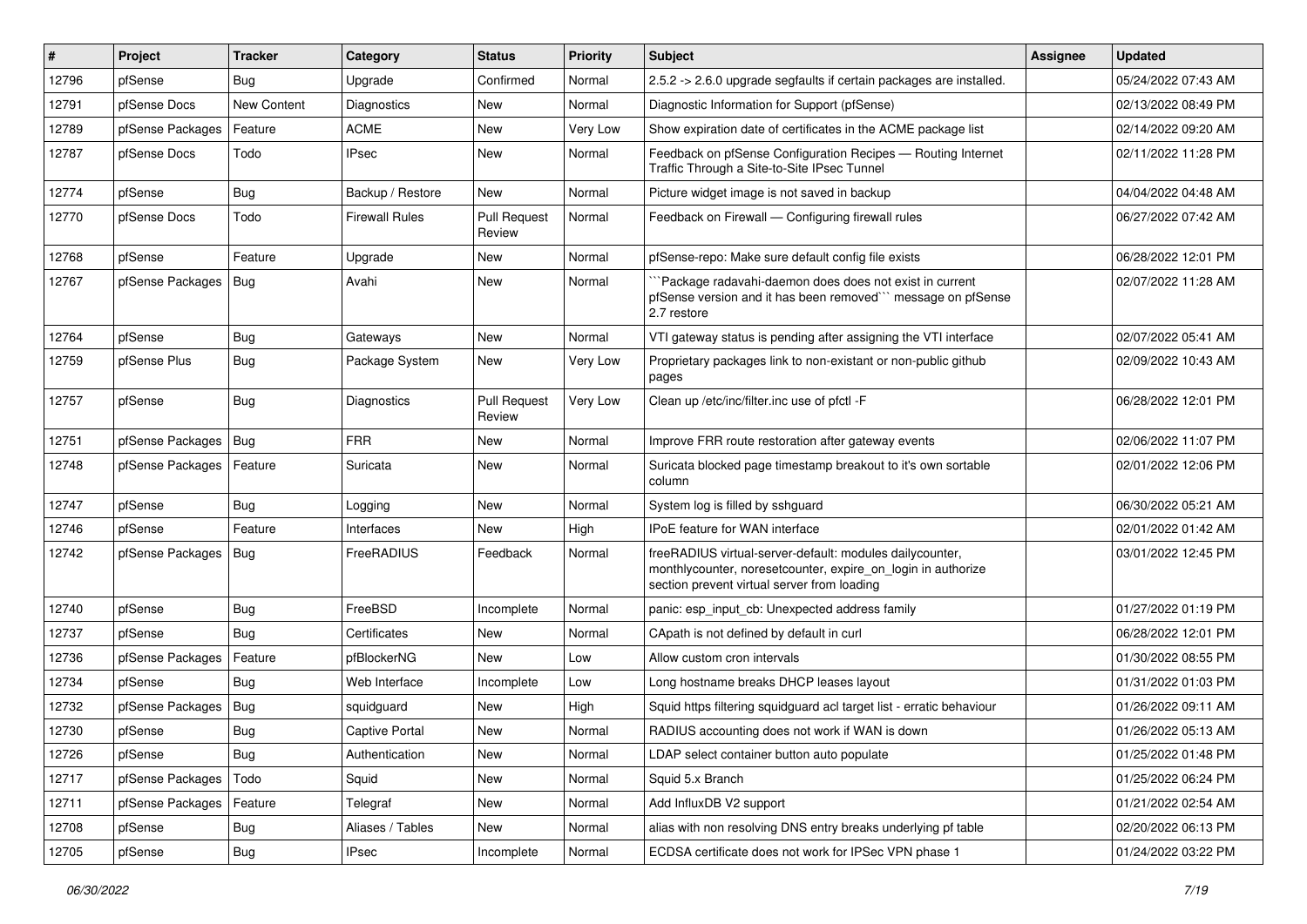| $\vert$ # | Project          | Tracker     | Category               | <b>Status</b> | <b>Priority</b> | <b>Subject</b>                                                                                                         | <b>Assignee</b> | <b>Updated</b>      |
|-----------|------------------|-------------|------------------------|---------------|-----------------|------------------------------------------------------------------------------------------------------------------------|-----------------|---------------------|
| 12679     | pfSense          | Feature     | Interfaces             | <b>New</b>    | Normal          | Remind user to update DHCPv6 range when changing interface<br>IPv6 prefix                                              |                 | 01/12/2022 07:36 AM |
| 12676     | pfSense          | Feature     | Rules / NAT            | <b>New</b>    | Normal          | Add the Tagged option on the Port Forward rules edit page                                                              |                 | 01/11/2022 05:52 AM |
| 12667     | pfSense Packages | Bug         | WireGuard              | <b>New</b>    | Normal          | Firewall Crashed After Upgrading Wireguard                                                                             |                 | 01/07/2022 09:18 AM |
| 12665     | pfSense          | Feature     | Rules / NAT            | <b>New</b>    | Normal          | Ability to add custom pf rules from the GUI                                                                            |                 | 01/07/2022 09:30 AM |
| 12659     | pfSense Docs     | Todo        | Hardware               | New           | Normal          | Feedback on Hardware — Hardware Tuning and Troubleshooting -<br>Flow Control for ix                                    |                 | 01/16/2022 10:22 AM |
| 12658     | pfSense Packages | Feature     | darkstat               | <b>New</b>    | Normal          | Adding prometheus metrics to darkstat                                                                                  |                 | 05/27/2022 09:44 PM |
| 12656     | pfSense Packages | Feature     | New Package<br>Request | New           | Normal          | <b>NextDNS</b>                                                                                                         |                 | 01/31/2022 01:50 AM |
| 12655     | pfSense Packages | Bug         | Telegraf               | <b>New</b>    | Normal          | telegraf, wireguard plugin failing                                                                                     |                 | 12/30/2021 05:51 PM |
| 12648     | pfSense          | Bug         | Captive Portal         | New           | Normal          | Undocumented variables 'listenporthttp' and 'listenporthttps'                                                          |                 | 12/28/2021 10:44 AM |
| 12643     | pfSense Packages | Regression  | Suricata               | Feedback      | Normal          | Rule categories are cleared after clicking the save button on the<br>Global Settings page                              |                 | 12/30/2021 03:44 AM |
| 12632     | pfSense          | Bug         | Gateways               | <b>New</b>    | High            | Assigning a /30 WAN IP address at the console does not save the<br>gateway correctly                                   |                 | 06/28/2022 12:01 PM |
| 12625     | pfSense          | Feature     | Logging                | New           | Normal          | Granular logging options for default firewall rules.                                                                   |                 | 12/21/2021 06:39 PM |
| 12612     | pfSense          | Bug         | <b>DNS Resolver</b>    | <b>New</b>    | Normal          | DNS Resolver is restarted during every "rc.newwanip" event                                                             |                 | 06/28/2022 12:01 PM |
| 12607     | pfSense Plus     | <b>Bug</b>  | Hardware / Drivers     | <b>New</b>    | High            | Instability with Snort Inline with AWS Instances                                                                       |                 | 01/10/2022 09:03 PM |
| 12602     | pfSense          | Feature     | Dynamic DNS            | <b>New</b>    | Normal          | DHCPv6 should allow DDNS Client updates for hosts                                                                      |                 | 12/15/2021 11:00 AM |
| 12600     | pfSense          | Feature     | Aliases / Tables       | <b>New</b>    | Normal          | allow custom mask for a network alias created from a FQDN                                                              |                 | 12/15/2021 10:50 AM |
| 12597     | pfSense Docs     | New Content | Hardware               | <b>New</b>    | Normal          | How to reset IPMI settings and password for Netgate appliances                                                         |                 | 05/07/2022 12:33 PM |
| 12581     | pfSense          | Regression  | DHCP (IPv6)            | <b>New</b>    | Normal          | CARP IPv6 assigned address does not get advertised to endpoints<br>with RADV                                           |                 | 12/16/2021 02:34 PM |
| 12570     | pfSense Docs     | Correction  | General                | <b>New</b>    | Normal          | Active appliance list missing 6100                                                                                     |                 | 12/06/2021 11:41 AM |
| 12564     | pfSense          | Feature     | Aliases / Tables       | <b>New</b>    | Low             | add column to show that an Alias is in use by or not                                                                   |                 | 12/04/2021 07:25 PM |
| 12563     | pfSense          | Bug         | OpenVPN                | New           | Normal          | OpenVPN server doesn't support Framed-IPv6-Address RADIUS<br>attribute                                                 |                 | 12/03/2021 11:19 AM |
| 12553     | pfSense          | Feature     | Backup / Restore       | New           | Normal          | Auto Config Backup: Allow selecting multiple backups for deletion                                                      |                 | 02/22/2022 04:27 AM |
| 12552     | pfSense          | Bug         | <b>OpenVPN</b>         | New           | Normal          | "Pull DNS" option within OpenVPN client does not cause pfSense<br>to use DNS servers assigned by remote OpenVPN server |                 | 12/08/2021 08:45 AM |
| 12551     | pfSense          | Feature     | <b>DNS Resolver</b>    | <b>New</b>    | Low             | Add ability to set DNS resolver search domain list                                                                     |                 | 12/01/2021 11:18 AM |
| 12546     | pfSense Plus     | Feature     | Authentication         | <b>New</b>    | Normal          | Add 2FA Support to pfSense Plus Local Database Authentication                                                          |                 | 06/25/2022 05:30 PM |
| 12543     | pfSense          | <b>Bug</b>  | Web Interface          | Feedback      | Normal          | Deleteing a Outbound NAT rule gave me an empty rule and<br>displayed php error in UI.                                  |                 | 02/14/2022 04:36 AM |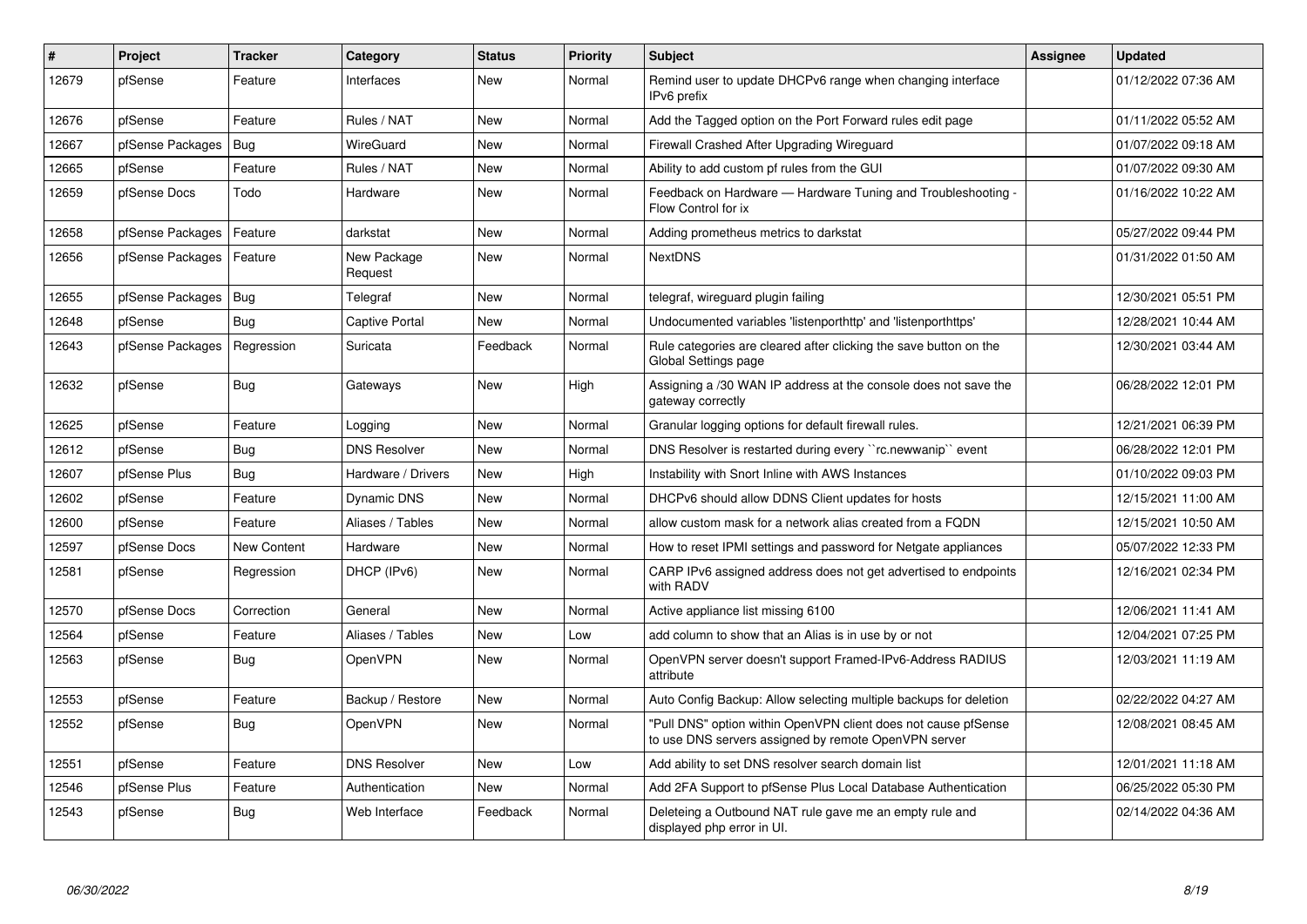| #     | Project          | <b>Tracker</b> | Category                    | <b>Status</b>                 | <b>Priority</b> | <b>Subject</b>                                                                                            | <b>Assignee</b> | <b>Updated</b>      |
|-------|------------------|----------------|-----------------------------|-------------------------------|-----------------|-----------------------------------------------------------------------------------------------------------|-----------------|---------------------|
| 12542 | pfSense          | Bug            | <b>Virtual IP Addresses</b> | <b>New</b>                    | Normal          | Cannot assign a same IPv6 Link-Local address to different<br>interfaces                                   |                 | 11/25/2021 01:41 AM |
| 12539 | pfSense          | Bug            | Interfaces                  | New                           | Low             | Changing VLAN ID for LAN interface in assignments silently fails.                                         |                 | 11/23/2021 04:12 AM |
| 12538 | pfSense Packages | Bug            | <b>PIMD</b>                 | <b>New</b>                    | Normal          | PIMD sub-interface bug                                                                                    |                 | 11/20/2021 09:44 PM |
| 12535 | pfSense          | Documentation  | Routing                     | <b>New</b>                    | Normal          | Negate Rules function does not match the description                                                      |                 | 11/19/2021 02:03 PM |
| 12534 | pfSense Plus     | Feature        | Hardware / Drivers          | <b>New</b>                    | Normal          | Generate a ISO Image for Remote Restore of pfSense Plus on the<br>XG-1537 and 1541 units with IPMI        |                 | 05/30/2022 10:28 AM |
| 12524 | pfSense Plus     | Feature        | <b>Operating System</b>     | <b>New</b>                    | Normal          | OpenSSL QAT Engine                                                                                        |                 | 04/10/2022 02:54 AM |
| 12522 | pfSense          | Feature        | OpenVPN                     | <b>New</b>                    | Very Low        | More flexible Client-Specific Override options for controlling options<br>pushed to clients               |                 | 04/11/2022 03:11 PM |
| 12521 | pfSense          | Feature        | <b>Operating System</b>     | New                           | Very Low        | Add the BBR2, QUIC, RACK Congestion Control (CC) protocols                                                |                 | 11/15/2021 07:40 AM |
| 12520 | pfSense Packages | Feature        | Squid                       | New                           | High            | [Squid] - Allow or Deny Mappings from IP/Host/GeoIP sources                                               |                 | 11/12/2021 02:13 PM |
| 12519 | pfSense          | Bug            | Authentication              | <b>New</b>                    | Normal          | Fail authentication using special character in password via the<br>LDAP connector                         |                 | 11/12/2021 07:39 AM |
| 12509 | pfSense          | Bug            | OpenVPN                     | <b>New</b>                    | Normal          | Deffered authentication does not work with auth-gen-token<br>external-auth or pusk "auth-token"           |                 | 11/08/2021 04:01 AM |
| 12508 | pfSense          | Bug            | <b>DHCP Relay</b>           | <b>New</b>                    | Normal          | <b>DHCP Relay over VPN</b>                                                                                |                 | 11/06/2021 11:25 AM |
| 12507 | pfSense Packages | <b>Bug</b>     | softflowd                   | <b>Pull Request</b><br>Review | Normal          | Add support for bi-directional flows in softflowd                                                         |                 | 11/11/2021 03:53 AM |
| 12504 | pfSense          | Bug            | Interfaces                  | New                           | Normal          | BCM57412 NetXtreme-E 10Gb RDMA Ethernet controller issue                                                  |                 | 11/05/2021 04:51 AM |
| 12502 | pfSense Packages | Feature        | syslog-ng                   | <b>New</b>                    | Normal          | Syslog-ng Configuration Library (scl) missing                                                             |                 | 11/02/2021 06:06 PM |
| 12491 | pfSense Packages | Feature        | squidguard                  | <b>New</b>                    | Normal          | squidguard: allow multiple regex                                                                          |                 | 10/28/2021 03:30 PM |
| 12483 | pfSense          | <b>Bug</b>     | Configuration<br>Backend    | New                           | Normal          | GUI creates inconsistent config.xml                                                                       |                 | 10/23/2021 06:48 AM |
| 12473 | pfSense          | Feature        | <b>IPsec</b>                | <b>New</b>                    | Normal          | Allow user adjustment of IPsec Keep Alive periodic checks                                                 |                 | 12/22/2021 05:59 AM |
| 12467 | pfSense          | Bug            | Captive Portal              | <b>New</b>                    | Normal          | CP error on client disconnect after reboot                                                                |                 | 10/17/2021 05:35 AM |
| 12466 | pfSense          | Feature        | OpenVPN                     | New                           | Very Low        | Option to Disable Renegotiation timer in OpenVPN Server                                                   |                 | 06/27/2022 07:22 AM |
| 12465 | pfSense Packages | Feature        | haproxy                     | <b>New</b>                    | Normal          | Add forwardfor advanced usecases                                                                          |                 | 10/16/2021 07:35 PM |
| 12464 | pfSense          | Bug            | Logging                     | <b>Pull Request</b><br>Review | Normal          | Syslog Auth messages are sent as Emergency Level                                                          |                 | 06/28/2022 12:01 PM |
| 12461 | pfSense Docs     | Todo           | Hardware                    | <b>New</b>                    | Normal          | Improve macOS Serial Command Instructions                                                                 |                 | 10/15/2021 03:47 PM |
| 12459 | pfSense          | Todo           | <b>Virtual IP Addresses</b> | New                           | Normal          | Add IP Alias subnet input validation                                                                      |                 | 10/15/2021 09:35 AM |
| 12458 | pfSense          | Feature        | Authentication              | <b>New</b>                    | Normal          | Use "unixHomeDirectory" instead of "homeDirectory" when LDAP<br>authentication server is Active Directory |                 | 10/15/2021 08:18 AM |
| 12457 | pfSense Docs     | Todo           | Packages                    | <b>New</b>                    | Very Low        | Add UPS Configuration Recipes for apcupsd and nut UPS<br>Packages with Common Brand Units                 |                 | 10/18/2021 08:37 AM |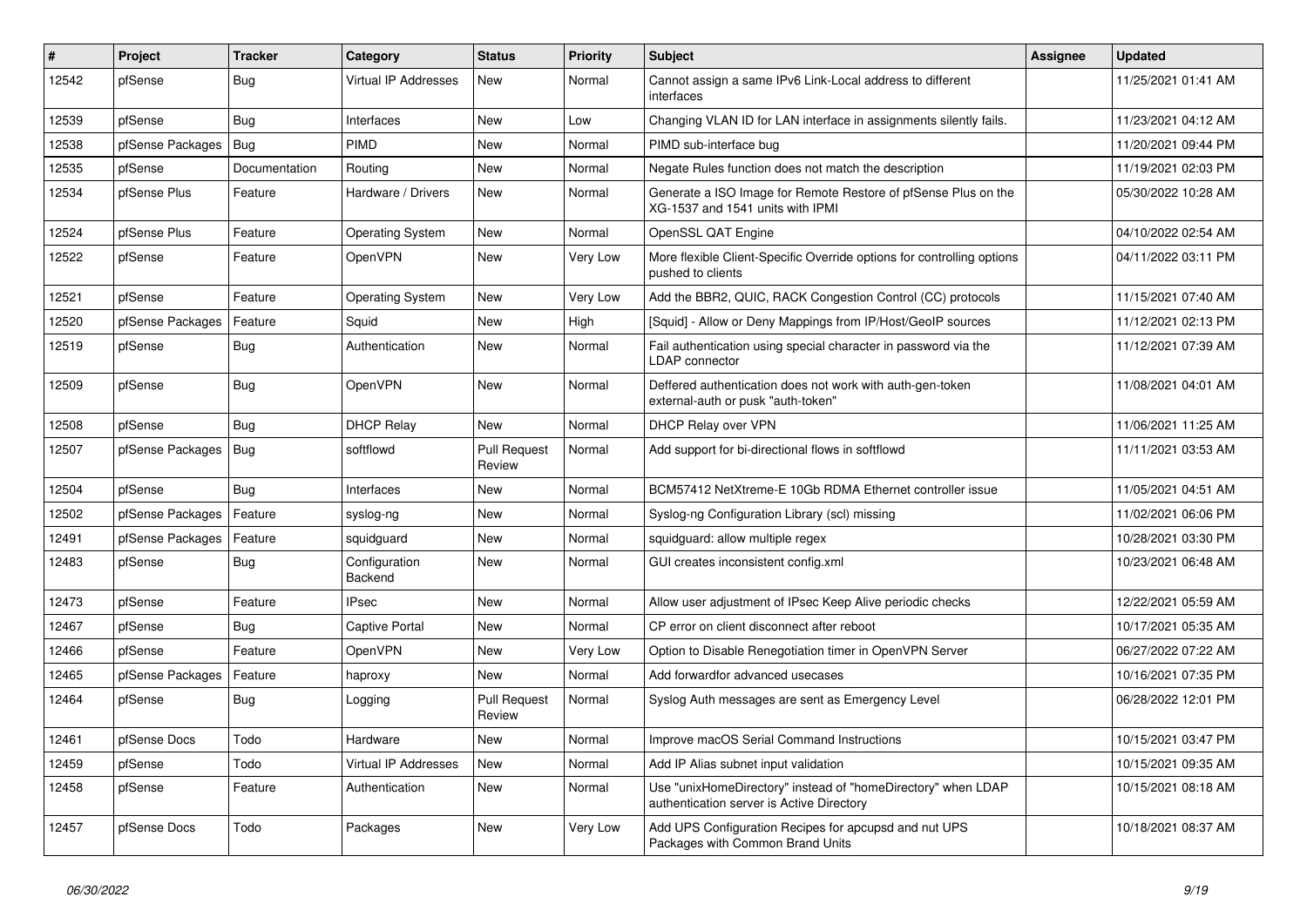| #     | Project                | <b>Tracker</b> | Category                    | <b>Status</b> | <b>Priority</b> | <b>Subject</b>                                                                                                                   | <b>Assignee</b> | <b>Updated</b>      |
|-------|------------------------|----------------|-----------------------------|---------------|-----------------|----------------------------------------------------------------------------------------------------------------------------------|-----------------|---------------------|
| 12451 | pfSense                | Bug            | <b>Virtual IP Addresses</b> | <b>New</b>    | Normal          | deleteVIP() does not check RFC2136 Update Source                                                                                 |                 | 10/13/2021 10:06 AM |
| 12444 | pfSense Packages       | <b>Bug</b>     | ntop                        | <b>New</b>    | Normal          | ntopng throws errors when viewing single host                                                                                    |                 | 10/11/2021 12:39 PM |
| 12436 | pfSense                | <b>Bug</b>     | <b>PPPoE Server</b>         | New           | Normal          | Pppoe server config gui does not allow setting of chap<br>authentication, and sets the network start address for allocation to 0 |                 | 10/21/2021 08:15 AM |
| 12427 | pfSense Packages       | Todo           | haproxy                     | <b>New</b>    | Normal          | ha-proxy: action order in the GUI is not keeped in the resulting<br>ha-proxy configuration                                       |                 | 10/06/2021 07:02 AM |
| 12423 | pfSense Packages       | <b>Bug</b>     | pfBlockerNG                 | Feedback      | Normal          | Dashboard shows "SQLite database missing, Force Reload DNSBL<br>to recover!"                                                     |                 | 12/31/2021 01:06 PM |
| 12421 | pfSense                | Bug            | Rules / NAT                 | <b>New</b>    | Normal          | IPV6 limiter bug                                                                                                                 |                 | 10/02/2021 08:44 AM |
| 12414 | pfSense Packages       | Bug            | pfBlockerNG                 | Feedback      | Normal          | DNSBL SafeSearch page displays input validation error if DoH /<br>DoT blocking is not enabled                                    |                 | 12/30/2021 02:49 PM |
| 12411 | pfSense Docs           | Todo           | <b>High Availability</b>    | New           | Normal          | Feedback on High Availability - pfSense XML-RPC Config Sync<br>Overview                                                          |                 | 09/29/2021 10:39 AM |
| 12402 | pfSense Docs           | Todo           | Configuration               | <b>New</b>    | Normal          | Feedback on Configuration - Advanced Configuration Options -<br><b>Notifications</b>                                             |                 | 09/24/2021 12:46 AM |
| 12401 | pfSense                | <b>Bug</b>     | <b>Traffic Graphs</b>       | <b>New</b>    | Normal          | Traffic graphs with untagged and tagged VLAN on same interface                                                                   |                 | 09/23/2021 09:18 PM |
| 12400 | pfSense Docs           | Correction     | <b>NAT</b>                  | <b>New</b>    | Normal          | NAT 1:1 documentation - multi-wan information                                                                                    |                 | 03/13/2022 12:53 PM |
| 12395 | pfSense Docs           | Todo           | Packages                    | <b>New</b>    | Normal          | Feedback on Packages - FRR Package - Border Gateway<br>Protocol - BGP Required Information                                       |                 | 09/21/2021 04:32 PM |
| 12393 | pfSense                | Bug            | Traffic Shaper (ALTQ)       | New           | Low             | Priority of qOthersLow higher than default queues                                                                                |                 | 09/21/2021 02:48 PM |
| 12382 | pfSense                | Regression     | OpenVPN                     | <b>New</b>    | Normal          | Certificate Depth checking creates OpenVPN micro-outages every<br>time a user authenticates after 2.5.2 upgrade                  |                 | 01/17/2022 04:17 AM |
| 12370 | pfSense                | Feature        | Rules / NAT                 | <b>New</b>    | Low             | Add limiters to Queue column on firewall rule list                                                                               |                 | 09/14/2021 07:37 AM |
| 12369 | pfSense Packages       | Feature        | Mail report                 | <b>New</b>    | Low             | Skip If No Content issue                                                                                                         |                 | 09/14/2021 06:40 AM |
| 12367 | pfSense                | Todo           | Installer                   | <b>New</b>    | Normal          | ZFS: Do not show memstick disk on target list                                                                                    |                 | 09/13/2021 07:37 AM |
| 12358 | pfSense Packages       | Feature        | pfBlockerNG                 | <b>New</b>    | Normal          | IP List Copy/Import/Export                                                                                                       |                 | 09/09/2021 01:56 PM |
| 12357 | pfSense                | Bug            | <b>Captive Portal</b>       | <b>New</b>    | Normal          | Captive Portal popup Logout button loads full login page in popup<br>when clicked                                                |                 | 10/27/2021 12:10 PM |
| 12343 | pfSense                | Feature        | Diagnostics                 | <b>New</b>    | Low             | Real time traffic monitoring                                                                                                     |                 | 09/06/2021 01:26 PM |
| 12338 | pfSense Packages       | Bug            | <b>RRD Summary</b>          | New           | Normal          | RRD Summary does not report data on 3100                                                                                         |                 | 04/15/2022 02:54 PM |
| 12330 | pfSense Packages       | <b>Bug</b>     | pfBlockerNG                 | Feedback      | Normal          | pfBlockerNG devel creating invalid NAT rules on boot                                                                             |                 | 04/21/2022 12:40 PM |
| 12329 | pfSense Packages       | Feature        | Avahi                       | <b>New</b>    | Normal          | Add optional floating firewall rules for IPv4 and IPv6                                                                           |                 | 02/09/2022 04:43 PM |
| 12308 | pfSense Packages       | Feature        | New Package<br>Request      | New           | Normal          | Dynamicaly Update Firewall Aliases from OpenVPN LDAP Group<br>membership of the connected user                                   |                 | 08/27/2021 12:51 AM |
| 12300 | pfSense                | Feature        | Hardware / Drivers          | <b>New</b>    | Normal          | Add Aquantia Atlantic driver to pfsense                                                                                          |                 | 09/14/2021 06:49 AM |
| 12286 | pfSense Packages   Bug |                | FreeRADIUS                  | New           | Normal          | Add support for ntlm auth in LDAP                                                                                                |                 | 08/20/2021 08:27 AM |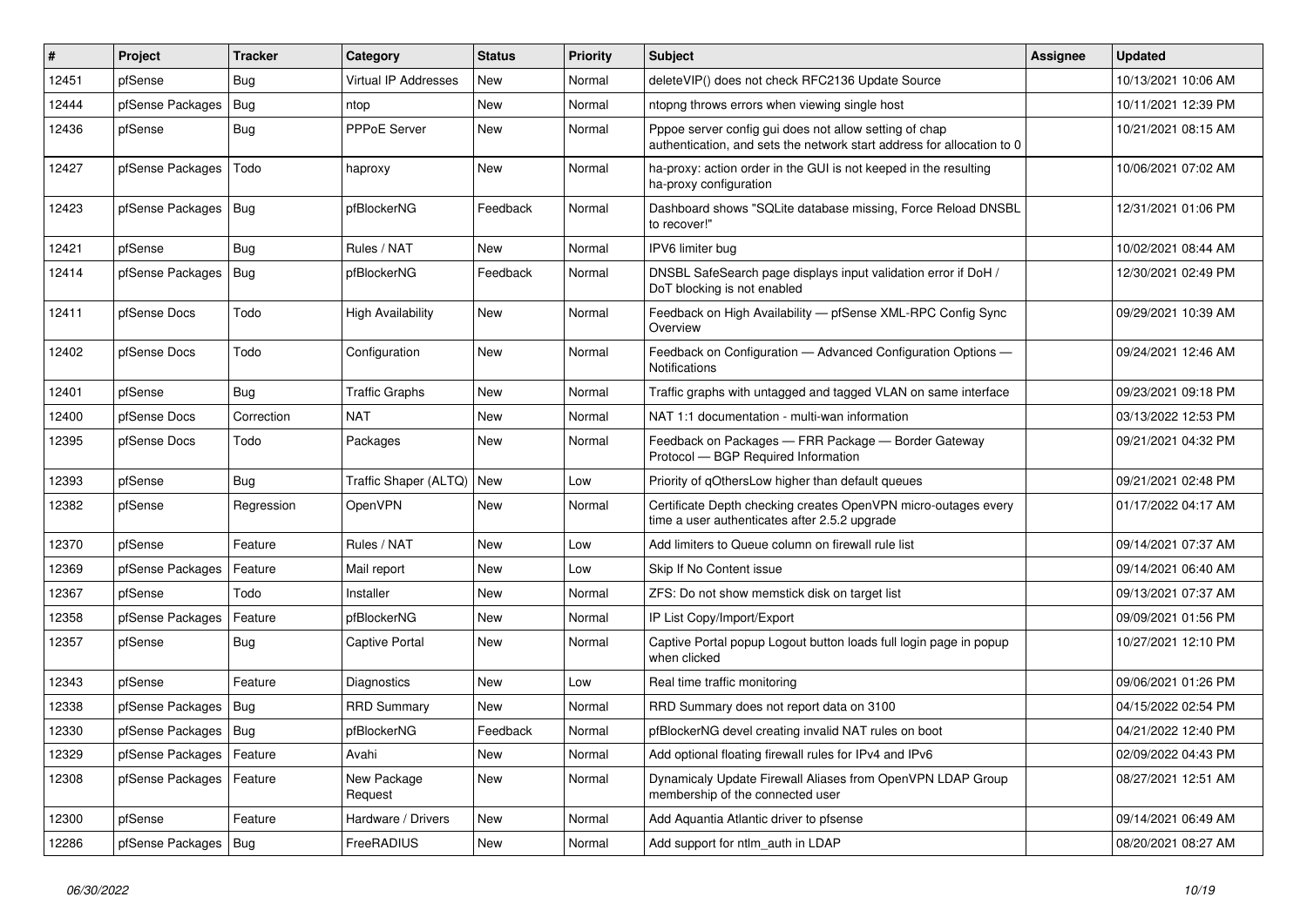| ∦     | Project                | <b>Tracker</b> | Category                 | <b>Status</b>                 | <b>Priority</b> | <b>Subject</b>                                                                                       | <b>Assignee</b> | <b>Updated</b>      |
|-------|------------------------|----------------|--------------------------|-------------------------------|-----------------|------------------------------------------------------------------------------------------------------|-----------------|---------------------|
| 12283 | pfSense                | Bug            | Authentication           | New                           | Normal          | LDAP/RADIUS authentication servers configuration does not allow<br>source IP address to be specified |                 | 08/20/2021 01:15 AM |
| 12268 | pfSense Docs           | Todo           | <b>Firewall Rules</b>    | New                           | Normal          | Feedback on Firewall - Aliases                                                                       |                 | 08/17/2021 12:55 AM |
| 12260 | pfSense Packages       | Bug            | ntop                     | New                           | Normal          | Update popup and version missmatch?                                                                  |                 | 01/08/2022 05:53 AM |
| 12259 | pfSense                | Bug            | <b>Operating System</b>  | <b>New</b>                    | Normal          | Intel em NICs Suffering Performance Degradation on FreeBSD12                                         |                 | 02/25/2022 09:28 PM |
| 12258 | pfSense Packages       | Bug            | WireGuard                | Feedback                      | Normal          | Copy key buttons only work in HTTPS mode                                                             |                 | 02/03/2022 04:57 AM |
| 12249 | pfSense                | Bug            | Backup / Restore         | New                           | Normal          | HAProxy causing failed ACB backups                                                                   |                 | 11/15/2021 11:58 PM |
| 12248 | pfSense                | Feature        | Package System           | New                           | Low             | Package Update Availability Notification                                                             |                 | 11/28/2021 10:02 AM |
| 12243 | pfSense                | Todo           | Package System           | New                           | Normal          | Implement "plugin_interfaces()"                                                                      |                 | 02/07/2022 03:50 AM |
| 12237 | pfSense Docs           | Todo           | Hardware                 | <b>New</b>                    | Normal          | Feedback on Hardware - Hardware Tuning and Troubleshooting                                           |                 | 08/10/2021 03:13 AM |
| 12215 | pfSense                | Regression     | OpenVPN                  | Feedback                      | Normal          | OpenVPN does not resync when running on a gateway group                                              |                 | 12/22/2021 05:49 AM |
| 12214 | pfSense Docs           | Todo           | General                  | New                           | Low             | Connect to WebGui.                                                                                   |                 | 08/05/2021 04:39 AM |
| 12190 | pfSense                | Feature        | Rules / NAT              | New                           | Normal          | Add ability to reference ipv6 prefix in firewall rules and aliases                                   |                 | 08/05/2021 01:47 PM |
| 12188 | pfSense Packages       | Bug            | OpenVPN Client<br>Export | New                           | Normal          | client export breaks multi remote configurations                                                     |                 | 10/02/2021 05:58 PM |
| 12183 | pfSense                | Regression     | Interfaces               | <b>New</b>                    | Low             | Changing MAC address for PPP parent interface stopped working                                        |                 | 04/20/2022 04:16 PM |
| 12179 | pfSense Packages       | Feature        | qemu-guest-agent         | New                           | Normal          | QEMU package                                                                                         |                 | 07/30/2021 08:02 AM |
| 12178 | pfSense Packages       | Bug            | WireGuard                | <b>New</b>                    | Low             | WireGuard always shows 'Configuring WireGuard tunnelsdone.'<br>message on boot                       |                 | 07/30/2021 06:58 AM |
| 12176 | pfSense                | Todo           | Interfaces               | <b>Pull Request</b><br>Review | Normal          | Hide WireGuard interfaces on appropriate pages                                                       |                 | 08/11/2021 12:52 AM |
| 12162 | pfSense Docs           | Todo           | Products                 | New                           | Normal          | Add "usb reset" as possible solution for non-booting flash drives on<br>the SG-1100                  |                 | 10/07/2021 02:19 PM |
| 12139 | pfSense                | Feature        | <b>DNS Forwarder</b>     | <b>New</b>                    | Normal          | Add support in for specifying a DNSMASQ configuration file                                           |                 | 07/16/2021 09:45 PM |
| 12130 | pfSense Packages       | Bug            | Zeek                     | New                           | Normal          | Zeek fails to start                                                                                  |                 | 07/15/2021 02:00 AM |
| 12126 | pfSense Packages       | Bug            | FreeRADIUS               | New                           | Normal          | freeradius3 0.15.7 31                                                                                |                 | 10/11/2021 08:21 AM |
| 12122 | pfSense                | Bug            | Web Interface            | New                           | Normal          | Perform greedy actions asychronously                                                                 |                 | 07/10/2021 01:10 PM |
| 12121 | pfSense                | Feature        | OpenVPN                  | New                           | Normal          | Wider "local network(s)" fields in OpenVPN server configuration                                      |                 | 07/19/2021 07:37 AM |
| 12120 | pfSense                | Feature        | <b>DHCP Relay</b>        | <b>New</b>                    | Normal          | Permit several sets of destination DHCP servers in DHCP relay                                        |                 | 07/11/2021 05:41 PM |
| 12114 | pfSense Packages   Bug |                | syslog-ng                | Feedback                      | Normal          | syslog-ng only binds to the last specified interface                                                 |                 | 04/21/2022 12:40 PM |
| 12098 | pfSense Docs           | Correction     | Configuration            | New                           | Normal          | Feedback on pfSense Configuration Recipes - Accessing a<br>CPE/Modem from Inside the Firewall        |                 | 07/02/2021 02:30 AM |
| 12097 | pfSense Packages       | Feature        | pfBlockerNG              | New                           | Normal          | Add dnsbl and geoip logs to system log                                                               |                 | 07/06/2021 01:25 PM |
| 12095 | pfSense                | <b>Bug</b>     | Authentication           | New                           | Normal          | Memory leak in pcscd                                                                                 |                 | 06/01/2022 01:01 PM |
| 12091 | pfSense                | Feature        | Authentication           | New                           | Normal          | RFE: Add support for sssd authentication                                                             |                 | 12/10/2021 04:55 PM |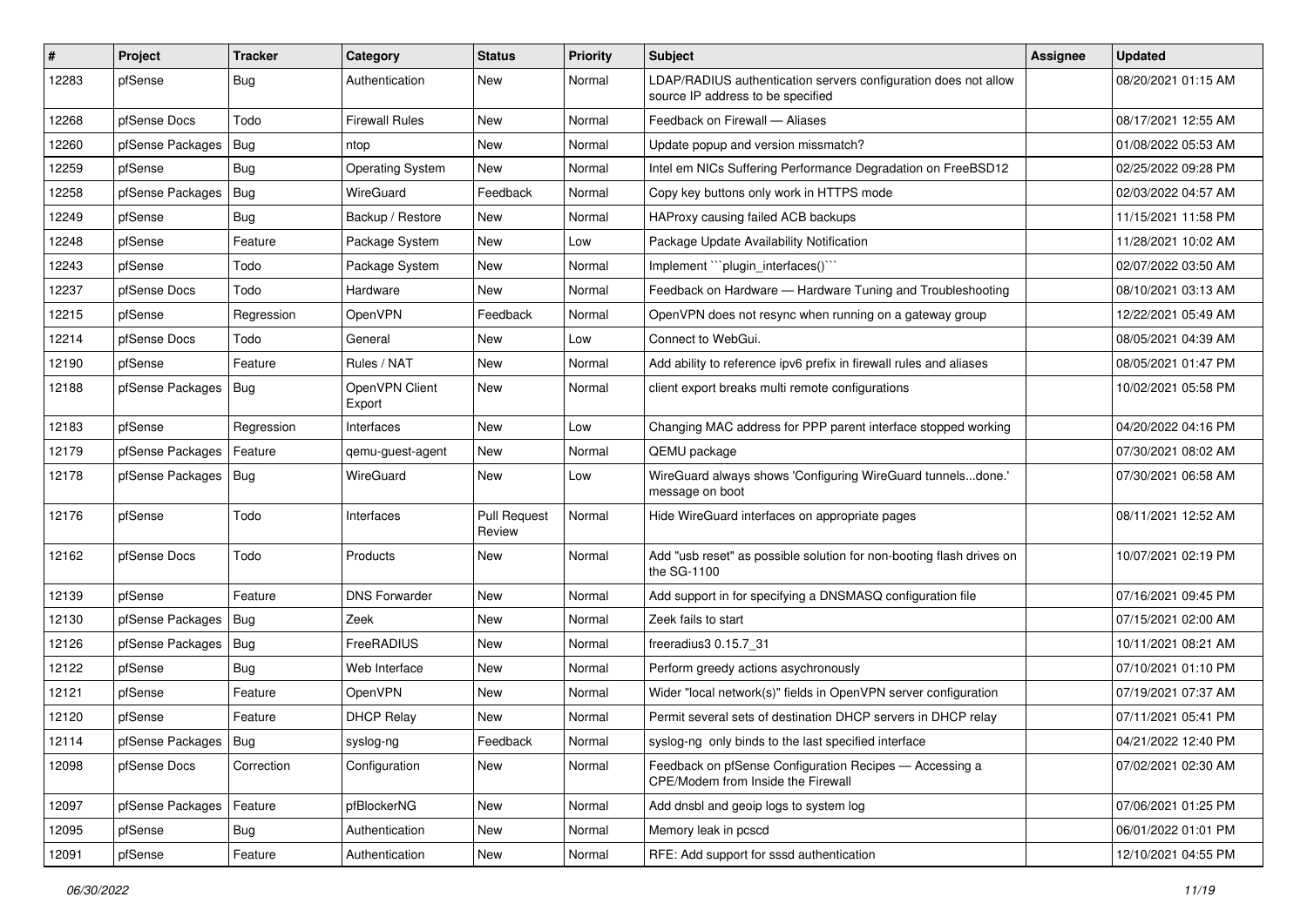| #     | Project                    | <b>Tracker</b> | Category                    | <b>Status</b> | <b>Priority</b> | Subject                                                                                    | Assignee | <b>Updated</b>      |
|-------|----------------------------|----------------|-----------------------------|---------------|-----------------|--------------------------------------------------------------------------------------------|----------|---------------------|
| 12084 | pfSense Packages           | Bug            | <b>FRR</b>                  | New           | Normal          | libfrr.so.0 error on SG-1100                                                               |          | 06/26/2021 08:22 AM |
| 12077 | pfSense                    | Feature        | Gateways                    | New           | Normal          | Allow stick-connections per gateway group                                                  |          | 06/24/2021 08:45 AM |
| 12073 | pfSense Packages           | Bug            | NET-SNMP                    | Feedback      | Normal          | netsnmptrapd.conf syntax is wrong                                                          |          | 04/21/2022 12:40 PM |
| 12070 | pfSense                    | Bug            | DHCP (IPv4)                 | New           | Low             | <b>VLAN0 for WAN DHCP</b>                                                                  |          | 12/23/2021 04:31 PM |
| 12067 | pfSense                    | Bug            | DHCP (IPv4)                 | <b>New</b>    | Very Low        | <b>DHCP Monitoring Statistics Error</b>                                                    |          | 06/21/2021 08:39 AM |
| 12066 | pfSense                    | Feature        | <b>Operating System</b>     | New           | Very Low        | Include man and man pages for all core programs and packages                               |          | 06/21/2021 07:44 AM |
| 12063 | pfSense Docs               | Todo           | <b>Dynamic DNS</b>          | New           | Normal          | Feedback on Services - Dynamic DNS - Configuring RFC 2136<br>Dynamic DNS updates           |          | 06/18/2021 06:24 PM |
| 12056 | pfSense                    | Bug            | Logging                     | <b>New</b>    | Normal          | Filterlog says "Unknown Option %u"                                                         |          | 06/18/2021 05:51 AM |
| 12055 | pfSense                    | Feature        | <b>Virtual IP Addresses</b> | Feedback      | Normal          | Option to disable XMLRPC Sync for Loopback Virtual IPs                                     |          | 06/18/2021 09:05 AM |
| 12033 | pfSense Packages           | <b>Bug</b>     | pfBlockerNG                 | New           | Normal          | maxmindb and sqlite3 modules not found                                                     |          | 10/01/2021 04:42 AM |
| 12025 | pfSense                    | Todo           | Web Interface               | New           | Very Low        | Add 1:1 Validation to Notify Someone They are 1:1 NAT'ing an<br>Interface Address          |          | 06/11/2021 10:05 AM |
| 12013 | pfSense                    | Bug            | Logging                     | <b>New</b>    | Low             | Reading log data is inefficient in certain cases                                           |          | 06/08/2021 07:35 AM |
| 12009 | pfSense Packages           | Bug            | Zabbix                      | New           | Normal          | Zabbix Agent starts twice by /etc/rc.start packages                                        |          | 06/08/2021 01:35 AM |
| 11992 | pfSense                    | Bug            | Virtual IP Addresses        | Confirmed     | High            | GRE Tunnel - Does not work with a virtual IP as endpoint                                   |          | 06/04/2021 01:16 AM |
| 11980 | pfSense Packages           | Bug            | FreeRADIUS                  | Feedback      | Normal          | EAP does not work with SQL backend                                                         |          | 07/21/2021 07:24 AM |
| 11974 | pfSense                    | Feature        | <b>XMLRPC</b>               | New           | Normal          | XMLRPC synchronization for igmmproxy settings                                              |          | 05/29/2021 03:58 PM |
| 11970 | pfSense Packages           | Bug            | Coreboot                    | New           | Normal          | Netgate Firmware Upgrade Doesn't Work on XG-2758                                           |          | 04/21/2022 12:39 PM |
| 11963 | pfSense Packages           | Feature        | <b>FRR</b>                  | New           | Normal          | Dynamically change OSPF interface costs on selected interfaces<br>on CARP event            |          | 05/26/2021 04:13 AM |
| 11960 | pfSense                    | Bug            | Gateway Monitoring          | Feedback      | Normal          | Gateway Monitoring Traffic Goes Out Default Gateway                                        |          | 12/20/2021 05:43 AM |
| 11956 | pfSense                    | Feature        | Web Interface               | New           | Normal          | "add" button in the top of pages with many user-added items                                |          | 07/10/2021 01:01 PM |
| 11954 | pfSense                    | Feature        | <b>IGMP Proxy</b>           | New           | Normal          | <b>Multicast limits</b>                                                                    |          | 05/25/2021 12:36 AM |
| 11953 | pfSense                    | Bug            | <b>IGMP Proxy</b>           | New           | Normal          | XG-1541 crashes when igmpproxy is enabled and network<br>interfaces status change          |          | 05/24/2021 04:55 PM |
| 11944 | pfSense Docs               | Todo           | Packages                    | New           | Normal          | Feedback on Packages - FRR Package - Bidirectional<br><b>Forwarding Detection</b>          |          | 05/21/2021 12:57 AM |
| 11936 | pfSense Packages           | Bug            | <b>FRR</b>                  | Incomplete    | High            | FRR does not connect BGP when using password                                               |          | 05/19/2021 08:12 AM |
| 11931 | pfSense Packages   Feature |                | ACME                        | New           | Normal          | Add support for validating a domain's ownership via Google Cloud<br>Cloud DNS              |          | 02/15/2022 03:18 AM |
| 11927 | pfSense                    | Feature        | DHCP (IPv4)                 | Feedback      | Normal          | Allow DHCP not to serve a gateway - small fix                                              |          | 01/03/2022 04:17 PM |
| 11925 | pfSense                    | Bug            | OpenVPN                     | New           | Normal          | Calling-Station-Id always set to WAN IP                                                    |          | 05/14/2021 09:27 AM |
| 11921 | pfSense                    | Feature        | <b>DNS Resolver</b>         | New           | Very Low        | Feature Request: Compile unbound with EDNS Client Subnet<br>(ECS) module (--enable-subnet) |          | 05/14/2021 07:29 AM |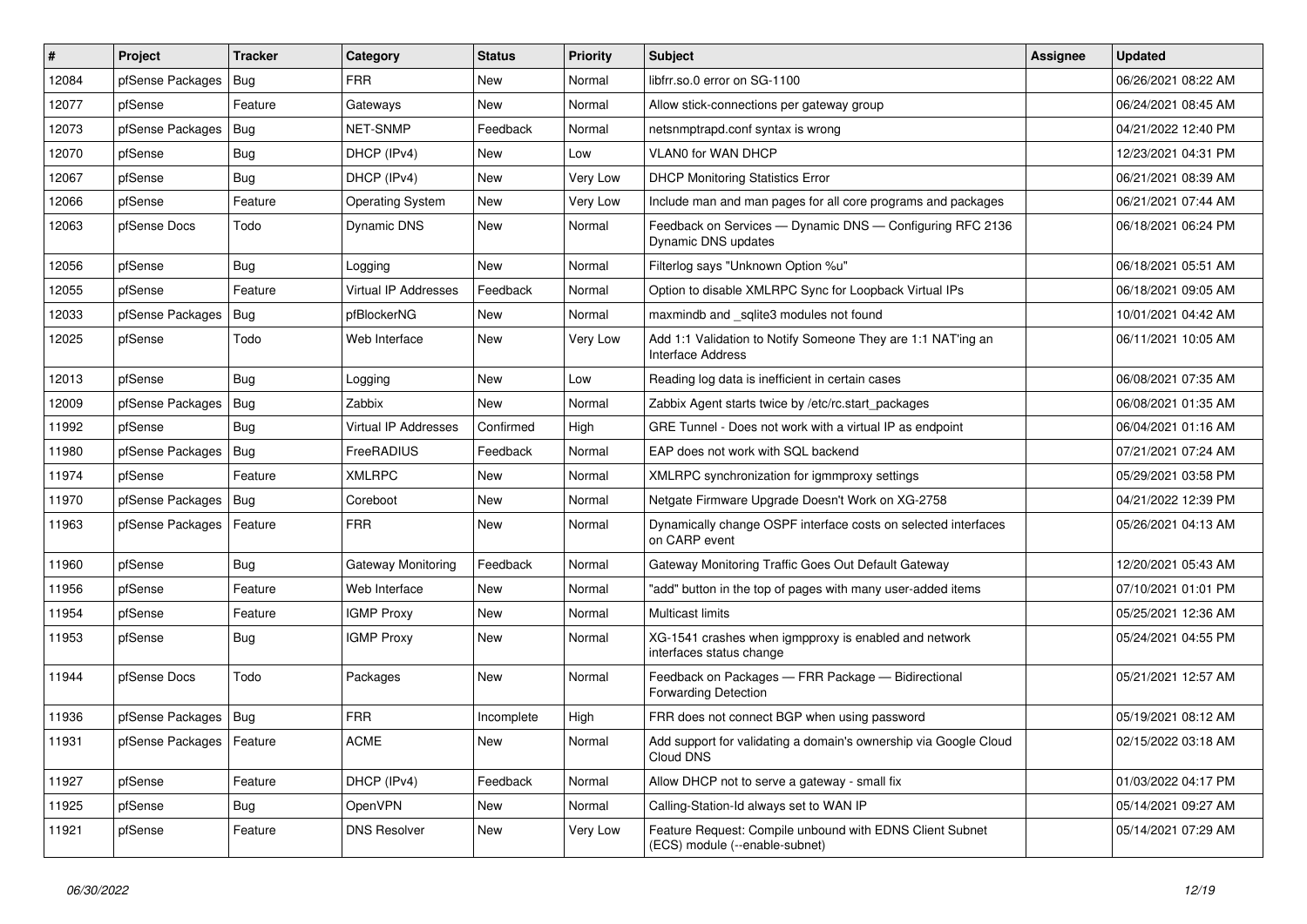| ∦     | Project                | <b>Tracker</b> | Category               | <b>Status</b> | <b>Priority</b> | Subject                                                                                                  | Assignee | <b>Updated</b>      |
|-------|------------------------|----------------|------------------------|---------------|-----------------|----------------------------------------------------------------------------------------------------------|----------|---------------------|
| 11920 | pfSense Plus           | Feature        | Authentication         | New           | Normal          | SAML Authentication for pfSense (VPN and webConfigurator)                                                |          | 05/14/2021 12:56 AM |
| 11898 | pfSense Packages       | Bug            | apcupsd                | <b>New</b>    | Normal          | PHP error from apcupsd dashboard widget                                                                  |          | 05/07/2021 09:12 AM |
| 11890 | pfSense Packages       | Feature        | New Package<br>Request | New           | Normal          | Browser-based "clientless" VPN                                                                           |          | 05/05/2021 07:26 AM |
| 11876 | pfSense                | Feature        | Hardware / Drivers     | <b>New</b>    | Normal          | OpenSSL does not use QAT acceleration on pfSense Plus<br>21.02-RELEASE-p1 or 21.05-DEVELOPMENT           |          | 05/03/2021 08:02 AM |
| 11872 | pfSense                | Bug            | Interfaces             | New           | Normal          | gif interfaces reporting incorrect traffic counters                                                      |          | 12/30/2021 04:00 AM |
| 11871 | pfSense Docs           | Correction     | Products               | <b>New</b>    | Normal          | SG-2100 must be manually power cycled after installation                                                 |          | 10/07/2021 02:19 PM |
| 11856 | pfSense                | Feature        | <b>Diagnostics</b>     | New           | Normal          | Replace/add Alias or DNS names for known LAN addresses in the<br>State table                             |          | 04/27/2021 08:01 AM |
| 11848 | pfSense Packages       | Bug            | Squid                  | New           | Normal          | Issue with squid cache download speed                                                                    |          | 04/23/2021 09:30 PM |
| 11841 | pfSense Packages   Bug |                | <b>FRR</b>             | <b>New</b>    | Normal          | FRR access lists default bahavior changed to permit by default                                           |          | 04/22/2021 09:52 AM |
| 11837 | pfSense Packages       | Feature        | <b>FRR</b>             | <b>New</b>    | Low             | Increase field length of FRR Networks in Access Lists and Prefix<br>Lists                                |          | 04/22/2021 07:10 AM |
| 11835 | pfSense Packages   Bug |                | <b>FRR</b>             | New           | Normal          | FRR OSPF redistributed connected routes disappearing                                                     |          | 04/22/2021 07:11 AM |
| 11827 | pfSense Packages       | Feature        | <b>ACME</b>            | New           | Normal          | Please include acme deploy folder/scripts                                                                |          | 03/06/2022 04:31 AM |
| 11826 | pfSense Packages       | Feature        | <b>ACME</b>            | New           | Normal          | Preserve acme SAN Method parameters for new cert creations                                               |          | 04/20/2021 02:02 PM |
| 11823 | pfSense Packages       | Feature        | <b>FRR</b>             | <b>New</b>    | Normal          | Route handling enhancements                                                                              |          | 04/19/2021 06:23 PM |
| 11802 | pfSense Packages       | Bug            | FreeRADIUS             | New           | Normal          | FreeRADIUS sync                                                                                          |          | 05/10/2021 04:18 AM |
| 11786 | pfSense                | Bug            | <b>Services</b>        | New           | Normal          | SSH incomplete setup and startup fail while recovering XML<br>backup in a fresh install of pfSense 2.5.0 |          | 04/17/2021 01:36 PM |
| 11784 | pfSense Packages       | Feature        | squidguard             | <b>New</b>    | Normal          | squidguard auto update blacklist option                                                                  |          | 04/06/2021 01:53 AM |
| 11780 | pfSense Packages   Bug |                | Suricata               | New           | Very High       | Suricata package fails to prune suricata.log                                                             |          | 08/06/2021 07:18 AM |
| 11778 | pfSense                | <b>Bug</b>     | OpenVPN                | New           | Normal          | OpenVPN uses 100% CPU after experiencing packet loss                                                     |          | 02/28/2022 07:38 AM |
| 11777 | pfSense Packages       | Bug            | Unbound                | New           | Very Low        | Input validation prevents DNS Resolver from being disabled                                               |          | 04/05/2021 05:51 PM |
| 11772 | pfSense Plus           | Feature        | Multi-WAN              | <b>New</b>    | Normal          | Layer 2 Tunnel Bonding Capability                                                                        |          | 06/05/2021 03:27 PM |
| 11770 | pfSense Plus           | Bug            | Hardware / Drivers     | New           | Normal          | Pantech UML295 USB Modem No Longer Functional                                                            |          | 04/01/2021 11:28 AM |
| 11763 | pfSense Packages       | Bug            | Status Monitoring      | New           | Normal          | Traffic graphs refresh issue                                                                             |          | 05/03/2021 09:44 AM |
| 11761 | pfSense                | Bug            | L <sub>2</sub> TP      | <b>New</b>    | Normal          | L2TP/IPsec VPN : PPP LCP negotiation occurs before user<br>authentication                                |          | 03/31/2021 04:52 AM |
| 11759 | pfSense                | Bug            | Dashboard              | New           | Normal          | Traffic graphs on dashboard double upload on pppoe links                                                 |          | 12/30/2021 04:00 AM |
| 11757 | pfSense                | Feature        | <b>XMLRPC</b>          | New           | Normal          | Allow XMLRPC sync to bypass default auth server in favor of local<br>database                            |          | 03/30/2021 03:18 PM |
| 11749 | pfSense Packages       | Feature        | pfBlockerNG            | New           | Normal          | Option to disable NAT rule creation                                                                      |          | 04/06/2021 11:45 PM |
| 11742 | pfSense Packages   Bug |                | Suricata               | New           | Normal          | Blocking / Unblocking is not working correctly.                                                          |          | 09/01/2021 11:08 AM |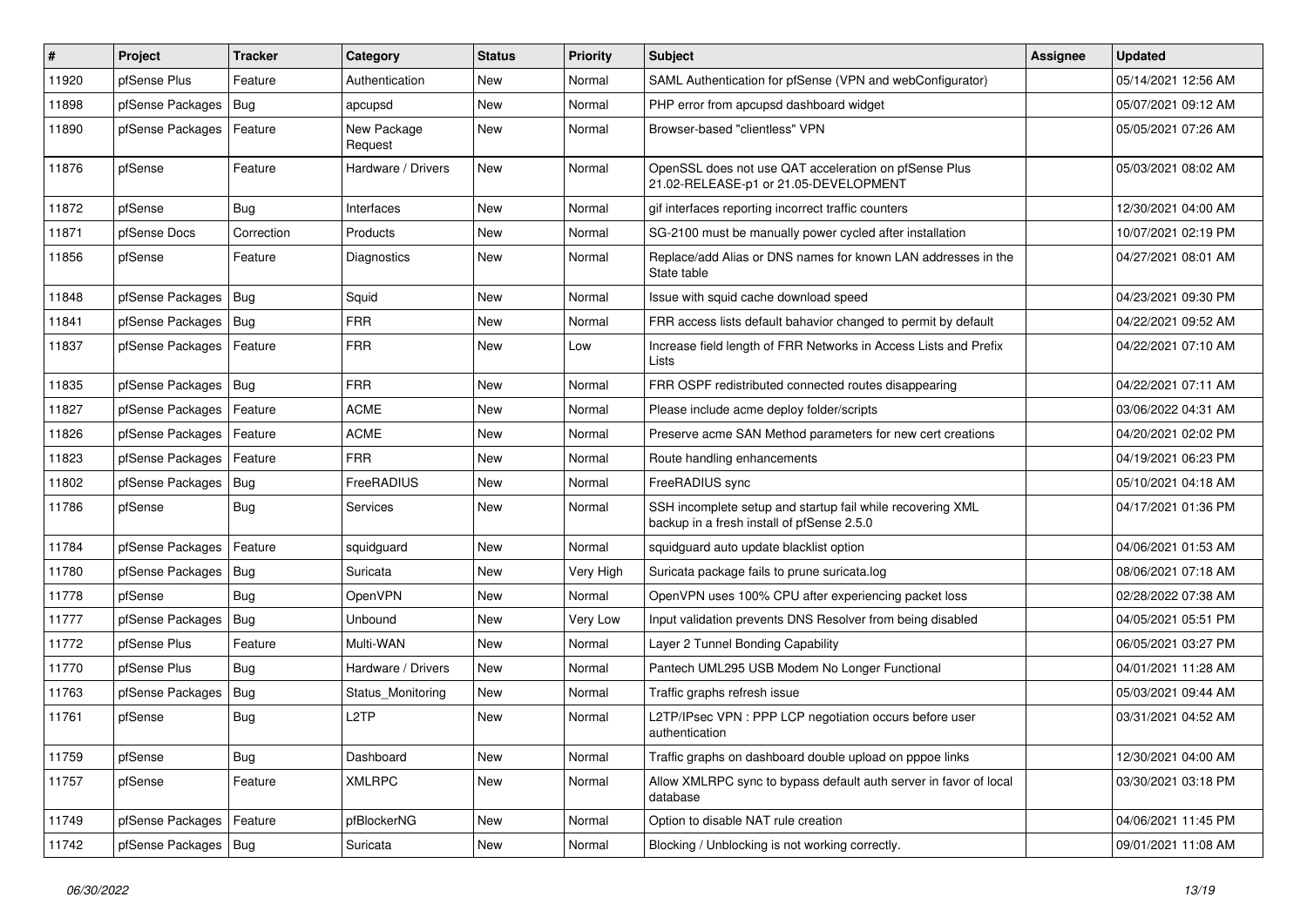| #     | Project                    | <b>Tracker</b> | Category                 | <b>Status</b>                 | <b>Priority</b> | <b>Subject</b>                                                                                                                                                                                  | <b>Assignee</b> | <b>Updated</b>      |
|-------|----------------------------|----------------|--------------------------|-------------------------------|-----------------|-------------------------------------------------------------------------------------------------------------------------------------------------------------------------------------------------|-----------------|---------------------|
| 11739 | pfSense Docs               | New Content    | High Availability        | <b>New</b>                    | Normal          | Manual Outbound NAT rules in HA setup                                                                                                                                                           |                 | 07/09/2021 08:26 AM |
| 11732 | pfSense Plus               | Feature        | Hardware / Drivers       | <b>New</b>                    | Normal          | Add VXLAN Support to pfSense Plus                                                                                                                                                               |                 | 03/15/2022 02:35 AM |
| 11731 | pfSense                    | Bug            | Hardware / Drivers       | <b>New</b>                    | Normal          | Missing support for Realtek USB NICs                                                                                                                                                            |                 | 03/30/2021 04:32 AM |
| 11730 | pfSense                    | Bug            | Web Interface            | <b>New</b>                    | Normal          | Improve visibility of option selections in dark themes                                                                                                                                          |                 | 03/25/2021 09:38 PM |
| 11724 | pfSense                    | Bug            | Package System           | <b>New</b>                    | Normal          | Packages unexpectedly removed when changing update branches                                                                                                                                     |                 | 03/29/2021 08:09 AM |
| 11717 | pfSense                    | Bug            | Rules / NAT              | <b>New</b>                    | Normal          | Incorrect port forwarding rules if Destination port alias is not equal<br>to Redirect target port alias                                                                                         |                 | 03/22/2021 06:06 AM |
| 11715 | pfSense                    | <b>Bug</b>     | OpenVPN                  | <b>New</b>                    | Normal          | OpenVPN MTU                                                                                                                                                                                     |                 | 03/22/2021 01:35 AM |
| 11714 | pfSense Docs               | New Content    | <b>High Availability</b> | <b>New</b>                    | Normal          | Feedback on Troubleshooting - Troubleshooting High Availability<br><b>DHCP Failover</b>                                                                                                         |                 | 03/21/2021 05:58 PM |
| 11703 | pfSense Packages           | Feature        | <b>FRR</b>               | New                           | Normal          | add Krill and Routinator support BGP RPKI                                                                                                                                                       |                 | 03/18/2021 07:47 PM |
| 11666 | pfSense                    | <b>Bug</b>     | Logging                  | <b>New</b>                    | Normal          | GUI Firewall log search not parsing filter log beyond hard coded<br>limit                                                                                                                       |                 | 03/12/2021 11:38 AM |
| 11657 | pfSense                    | Bug            | Interfaces               | New                           | Normal          | netmap_ring_reinit error                                                                                                                                                                        |                 | 03/18/2021 10:32 PM |
| 11650 | pfSense Packages           | Bug            | <b>FRR</b>               | <b>New</b>                    | Very Low        | FRR configuration broken on restore of manually edited FRR config<br>sections                                                                                                                   |                 | 03/10/2021 08:50 AM |
| 11648 | pfSense Docs               | Todo           | Packages                 | <b>New</b>                    | Normal          | Feedback on Packages - AWS VPC Wizard - pfSense Plus<br><b>Configuration Details</b>                                                                                                            |                 | 03/10/2021 06:30 AM |
| 11641 | pfSense                    | <b>Bug</b>     | Interfaces               | <b>New</b>                    | Normal          | On xn based interfaces without the VLANMTU flag the first VLAN<br>tag defined does not follow the parent interface MTU settings. All<br>subsequent VLAN tags follow the parent interface's MTU. |                 | 03/09/2021 06:42 PM |
| 11634 | pfSense Packages           | Regression     | <b>BIND</b>              | <b>New</b>                    | Normal          | bind hangs when pfsense is reconnecting as an openvpn client to a<br>TUN openvpn server                                                                                                         |                 | 03/14/2021 07:23 AM |
| 11625 | pfSense                    | Feature        | <b>OpenVPN</b>           | <b>New</b>                    | Normal          | Cisco-AVPair aliases support                                                                                                                                                                    |                 | 03/05/2021 12:35 AM |
| 11622 | pfSense Docs               | Todo           | <b>IPsec</b>             | <b>New</b>                    | Normal          | Update pfSense VPC VPN Configuration Wizard docs                                                                                                                                                |                 | 03/04/2021 09:36 AM |
| 11619 | pfSense                    | <b>Bug</b>     | Upgrade                  | <b>New</b>                    | Normal          | Unable to upgrade 2.4.4-p3 to 2.5/21.02-p1                                                                                                                                                      |                 | 08/15/2021 10:00 AM |
| 11610 | pfSense Packages           | Bug            | NET-SNMP                 | <b>New</b>                    | Normal          | NET-SNMP is not setting the correct permissions on AgentX                                                                                                                                       |                 | 06/28/2021 07:54 AM |
| 11608 | pfSense Docs               | New Content    | Products                 | <b>New</b>                    | Normal          | Interfaces order of XG-7100 Quad-Port 10GbE Fiber SFP+<br><b>Installation Kit</b>                                                                                                               |                 | 03/03/2021 07:14 AM |
| 11604 | pfSense                    | Feature        | WireGuard                | <b>New</b>                    | Normal          | WireGuard Dynamic Listen Port Randomization                                                                                                                                                     |                 | 03/19/2021 10:59 AM |
| 11592 | pfSense Packages           | Bug            | node exporter            | <b>New</b>                    | Normal          | Node exporter can not read system statistics                                                                                                                                                    |                 | 10/15/2021 09:37 PM |
| 11589 | pfSense                    | Feature        | <b>Traffic Graphs</b>    | <b>Pull Request</b><br>Review | Low             | Fix iftop experimental traffic fetcher, unify and improve output style                                                                                                                          |                 | 03/03/2021 03:30 PM |
| 11588 | pfSense                    | Feature        | WireGuard                | New                           | Low             | Automatically suggest next IP address in Wireguard interface<br>subnet when creating a peer                                                                                                     |                 | 12/22/2021 03:35 AM |
| 11579 | pfSense Packages   Feature |                | Snort                    | <b>New</b>                    | Normal          | Snort alerts or blocks trigger notifications                                                                                                                                                    |                 | 03/01/2021 03:26 AM |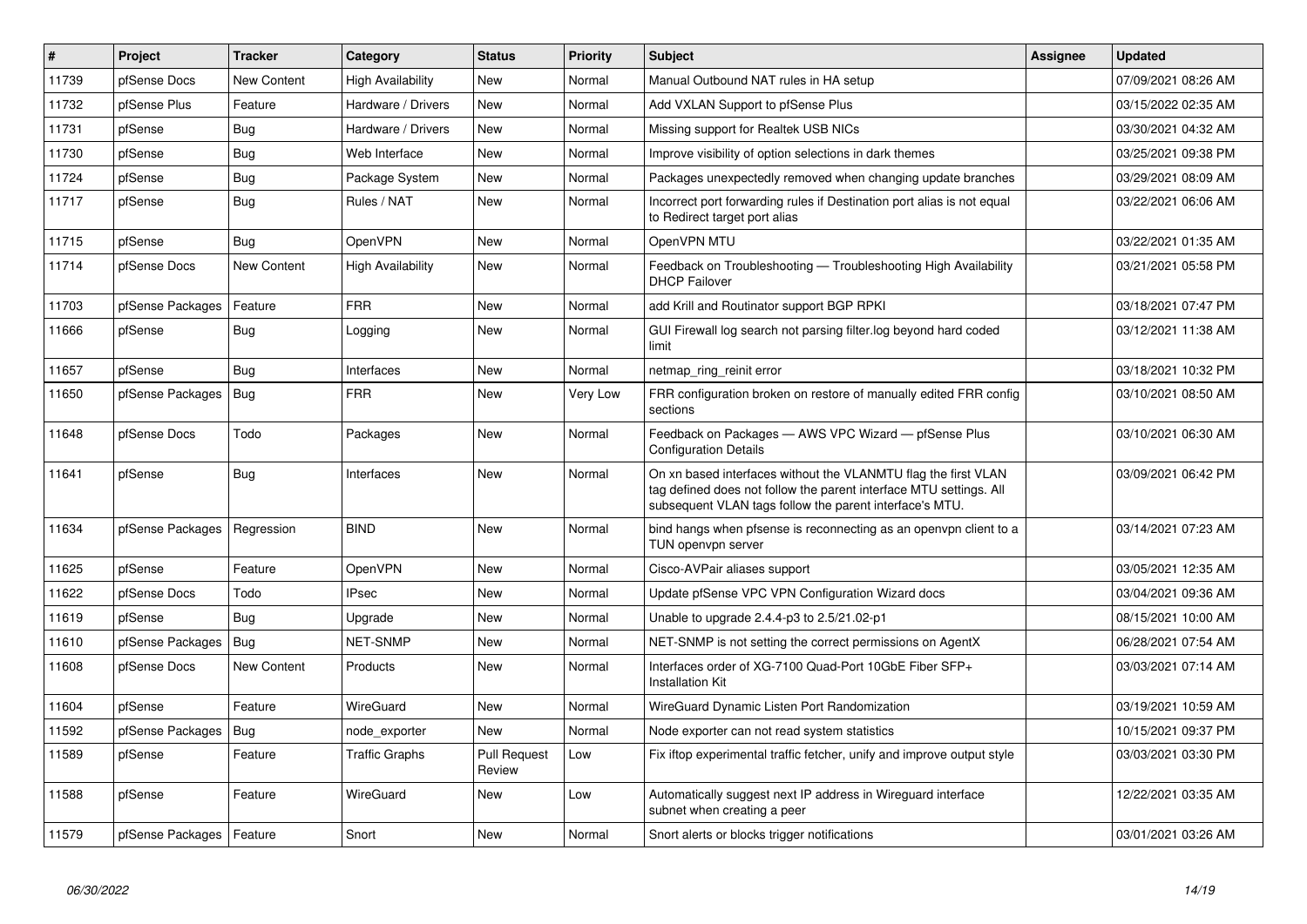| $\vert$ # | Project                | Tracker    | Category               | <b>Status</b>                 | <b>Priority</b> | <b>Subject</b>                                                                                                 | <b>Assignee</b> | <b>Updated</b>      |
|-----------|------------------------|------------|------------------------|-------------------------------|-----------------|----------------------------------------------------------------------------------------------------------------|-----------------|---------------------|
| 11573     | pfSense Packages       | Feature    | New Package<br>Request | <b>New</b>                    | Normal          | <b>Custom Commands</b>                                                                                         |                 | 03/16/2021 07:28 PM |
| 11572     | pfSense Packages       | Bug        | pfBlockerNG            | New                           | High            | Auto created firewall rules have IPv4 as protocol only - even for<br>IPv6 lists.                               |                 | 06/25/2022 10:59 AM |
| 11567     | pfSense Packages       | Feature    | Mail report            | <b>New</b>                    | Normal          | Email report add a note filed request                                                                          |                 | 02/27/2021 03:44 PM |
| 11566     | pfSense                | Bug        | Web Interface          | New                           | Low             | Firewall Maximum Table Entries "default size" is whatever is<br>entered                                        |                 | 02/27/2021 10:01 AM |
| 11563     | pfSense Packages       | Bug        | <b>BIND</b>            | <b>New</b>                    | High            | BIND GUI writes TXT records > 255 characters                                                                   |                 | 02/27/2021 07:11 AM |
| 11556     | pfSense                | Bug        | Rules / NAT            | <b>New</b>                    | Normal          | Kill all states associated with a NAT address                                                                  |                 | 03/19/2021 10:29 AM |
| 11548     | pfSense                | <b>Bug</b> | Rules / NAT            | <b>New</b>                    | Normal          | "rule expands to no valid combination" error from port forward<br>automatic rule mixing IPv4 and IPv6 elements |                 | 02/27/2021 03:18 PM |
| 11541     | pfSense                | Bug        | OpenVPN                | <b>New</b>                    | Normal          | OpenVPN status does not work properly when set to TCP and<br>Concurrent Connections = 1                        |                 | 03/02/2021 02:27 PM |
| 11534     | pfSense Packages       | Regression | FreeRADIUS             | <b>New</b>                    | High            | FreeRADIUS EAP anonymous connection forbidden out-of-tunnel                                                    |                 | 07/14/2021 02:32 AM |
| 11530     | pfSense Packages   Bug |            | ntop                   | Feedback                      | Low             | ntopng 4.2 needs to be updated to 4.3, Bug when accessing a host<br>for details                                |                 | 03/05/2022 08:35 PM |
| 11525     | pfSense Packages       | Bug        | Suricata               | New                           | Normal          | pfsense 2.5.0 release version for vlan issue to suricata                                                       |                 | 11/11/2021 08:16 AM |
| 11522     | pfSense Packages       | Bug        | Zabbix                 | <b>New</b>                    | Normal          | fping6 error                                                                                                   |                 | 02/24/2021 07:13 AM |
| 11509     | pfSense Packages       | Bug        | LCDProc                | New                           | Low             | LCD package - not starting at boot - stop and start in Status<br>Window not possible                           |                 | 02/23/2021 10:55 AM |
| 11508     | pfSense                | Todo       | Web Interface          | <b>Pull Request</b><br>Review | Low             | Update SimplePie to to v1.5.6                                                                                  |                 | 02/23/2021 07:23 AM |
| 11503     | pfSense                | Bug        | <b>OpenVPN</b>         | <b>New</b>                    | Normal          | Using multiple authentication backends on an OpenVPN server<br>fails                                           |                 | 02/23/2021 12:23 PM |
| 11493     | pfSense Packages       | Bug        | Zabbix                 | <b>New</b>                    | Very Low        | After upgrade zabbix proxy wont start                                                                          |                 | 02/21/2021 05:31 AM |
| 11490     | pfSense Packages   Bug |            | Service Watchdog       | <b>New</b>                    | Very Low        | Service Watchdog - Impacts Reboots and Package Updates                                                         |                 | 02/22/2021 12:07 PM |
| 11479     | pfSense Packages       | Bug        | snmptt                 | <b>New</b>                    | Normal          | snmptt 1.4.2 does not work in daemon mode                                                                      |                 | 02/20/2021 04:37 PM |
| 11473     | pfSense                | Bug        | Web Interface          | <b>New</b>                    | Normal          | System Activity shows invalid data on SG-3100                                                                  |                 | 02/19/2021 08:12 PM |
| 11440     | pfSense                | Feature    | Web Interface          | <b>New</b>                    | Low             | Expand collapsed sections by clicking anywhere on header                                                       |                 | 10/28/2021 01:35 PM |
| 11438     | pfSense                | Feature    | Hardware / Drivers     | New                           | Low             | Allow multiple cryptographic accelerator modules to be loaded at<br>the same time                              |                 | 02/18/2021 12:40 PM |
| 11434     | pfSense Packages   Bug |            | squidguard             | Feedback                      | Normal          | SquidGuard over 1.16.18 11                                                                                     |                 | 04/21/2022 12:40 PM |
| 11430     | pfSense                | Bug        | Interfaces             | New                           | Normal          | PHP console spam after Assigning Interfaces                                                                    |                 | 10/09/2021 10:37 AM |
| 11429     | pfSense                | <b>Bug</b> | Web Interface          | New                           | Normal          | System Log / Settings form activates "Reset Log Files" button on<br>enter                                      |                 | 10/28/2021 01:35 PM |
| 11418     | pfSense                | Bug        | <b>IPsec</b>           | New                           | Very Low        | 'NAT-T: Force' is broken for IPv6 IPsec                                                                        |                 | 02/16/2021 08:25 AM |
| 11414     | pfSense Packages       | Bug        | pfBlockerNG            | New                           | Normal          | Enabling feed "Public_DNS4_all" breaks some Google services                                                    |                 | 02/13/2021 02:46 AM |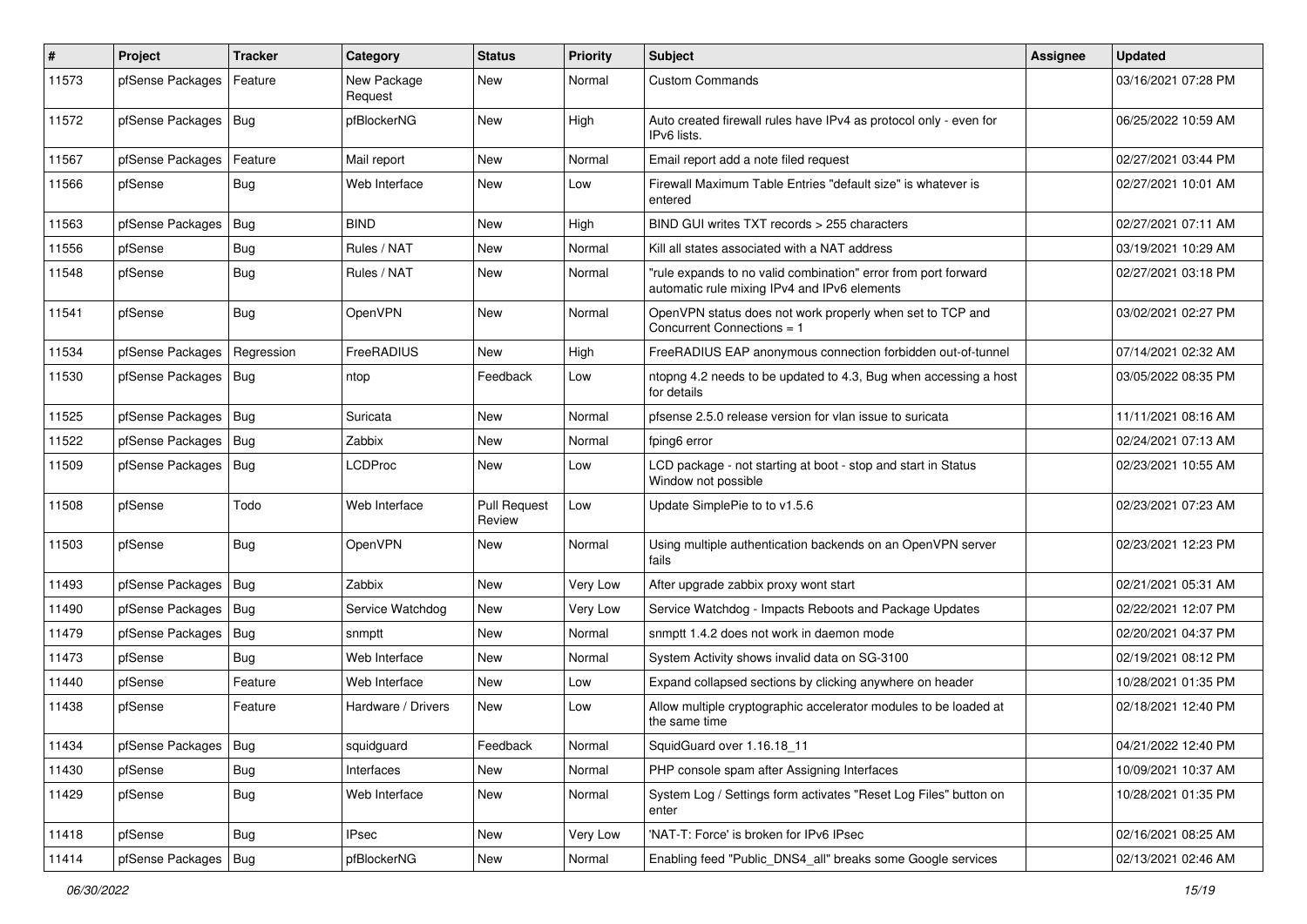| $\vert$ # | Project                | Tracker    | Category                    | <b>Status</b>                 | <b>Priority</b> | <b>Subject</b>                                                                                                                   | Assignee | <b>Updated</b>      |
|-----------|------------------------|------------|-----------------------------|-------------------------------|-----------------|----------------------------------------------------------------------------------------------------------------------------------|----------|---------------------|
| 11412     | pfSense                | Bug        | Interfaces                  | New                           | Normal          | LLDPD Package Doesn't Work with Switchports                                                                                      |          | 02/12/2021 08:12 PM |
| 11411     | pfSense Packages       | Feature    | New Package<br>Request      | <b>New</b>                    | Normal          | Smokeping as a default latency measurement tool                                                                                  |          | 02/12/2021 09:29 PM |
| 11410     | pfSense Packages       | Feature    | New Package<br>Request      | New                           | Normal          | adding bpytop (former Bashtop)                                                                                                   |          | 07/26/2021 12:33 PM |
| 11398     | pfSense Packages       | Bug        | pfBlockerNG                 | New                           | Normal          | pfBlocker upgrade hangs forever                                                                                                  |          | 04/21/2022 12:39 PM |
| 11379     | pfSense                | Feature    | Captive Portal              | New                           | Normal          | <b>Template Roll Printer</b>                                                                                                     |          | 02/07/2021 05:26 AM |
| 11377     | pfSense Packages       | Bug        | <b>FRR</b>                  | <b>Pull Request</b><br>Review | Normal          | <b>FRR</b> deinstall                                                                                                             |          | 03/10/2021 08:21 AM |
| 11375     | pfSense Packages   Bug |            | apcupsd                     | <b>New</b>                    | Normal          | UPS Type <blank> for USB APC</blank>                                                                                             |          | 02/26/2021 11:10 AM |
| 11369     | pfSense                | Feature    | <b>Operating System</b>     | New                           | Low             | add Enabling IPv6 Source Address Validation support                                                                              |          | 02/04/2021 10:03 AM |
| 11363     | pfSense                | <b>Bug</b> | Installer                   | <b>New</b>                    | Normal          | Clean Install 2.5.0 fails due to hardware incompability                                                                          |          | 02/04/2021 11:06 AM |
| 11335     | pfSense                | <b>Bug</b> | Interfaces                  | <b>New</b>                    | Normal          | Spoofing the MAC on a LAGG interface does not work for some<br>NIC types.                                                        |          | 01/29/2021 09:10 AM |
| 11324     | pfSense                | Feature    | Logging                     | <b>New</b>                    | Normal          | Separate syslog "Remote log servers" Parameters                                                                                  |          | 01/27/2021 10:47 AM |
| 11302     | pfSense                | Feature    | WireGuard                   | <b>New</b>                    | Normal          | WireGuard XMLRPC sync                                                                                                            |          | 03/19/2021 10:59 AM |
| 11280     | pfSense                | Todo       | WireGuard                   | New                           | Normal          | Add WireGuard to ALTQ list                                                                                                       |          | 04/27/2021 12:32 PM |
| 11270     | pfSense                | Feature    | <b>VPN (Multiple Types)</b> | <b>New</b>                    | Low             | Consider integrating Nebula mesh VPN                                                                                             |          | 01/20/2021 03:34 PM |
| 11268     | pfSense                | Bug        | Web Interface               | New                           | Normal          | Cookie named 'id' prevents Edit form fields being set properly                                                                   |          | 09/03/2021 06:16 AM |
| 11266     | pfSense Packages       | Feature    | AutoConfigBackup            | New                           | Very Low        | Give an option to list restore point in "reverse" order/latest at the<br>top.                                                    |          | 01/19/2021 06:58 PM |
| 11262     | pfSense                | Feature    | Rules / NAT                 | New                           | Normal          | Time Based Rules - selects all days in the current month                                                                         |          | 04/27/2021 12:32 PM |
| 11261     | pfSense Packages       | Bug        | pfBlockerNG                 | <b>New</b>                    | Normal          | pfBlockerNG ASN numbers in IPv4 (/IPv6) Custom_List generate<br>error(s) "Invalid numeric literal at line 1, column 7"           |          | 01/28/2021 08:34 AM |
| 11260     | pfSense Packages       | Feature    | pfBlockerNG                 | New                           | Normal          | pfBlockerNG: predefined ASN groups for Google, Facebook, Apple,<br>etc with useful selections                                    |          | 01/18/2021 03:46 PM |
| 11257     | pfSense                | Feature    | Upgrade                     | New                           | Normal          | Installed Packages: Update all button                                                                                            |          | 01/18/2021 10:45 AM |
| 11243     | pfSense                | Feature    | Interfaces                  | New                           | Normal          | individual pfctl snort2c tables per interface only blocking IPs for<br>specific interface when a rule triggers in snort/suricata |          | 01/14/2021 03:02 PM |
| 11235     | pfSense Packages   Bug |            | Filer                       | New                           | Normal          | Filer run script when "state" unchanged                                                                                          |          | 01/08/2021 07:24 AM |
| 11232     | pfSense                | Bug        | Operating System            | New                           | Normal          | Fix pfSense_fsync                                                                                                                |          | 01/08/2021 08:53 AM |
| 11227     | pfSense Packages       | Feature    | pfBlockerNG                 | New                           | Normal          | Feeds update                                                                                                                     |          | 01/07/2021 12:11 AM |
| 11213     | pfSense                | Feature    | Gateways                    | New                           | Low             | Option to mark gateway as down directly from Table                                                                               |          | 01/03/2021 07:09 AM |
| 11209     | pfSense Packages       | Feature    | pfBlockerNG                 | New                           | Normal          | pfBlockerNG soft blocking                                                                                                        |          | 01/01/2021 02:07 PM |
| 11203     | pfSense                | Bug        | Certificates                | New                           | Normal          | certificate manager very slow                                                                                                    |          | 12/31/2020 11:57 AM |
| 11200     | pfSense Packages       | Feature    | Squid                       | New                           | Normal          | Squid reverse proxy + multiple ssl certificates                                                                                  |          | 12/31/2020 03:50 AM |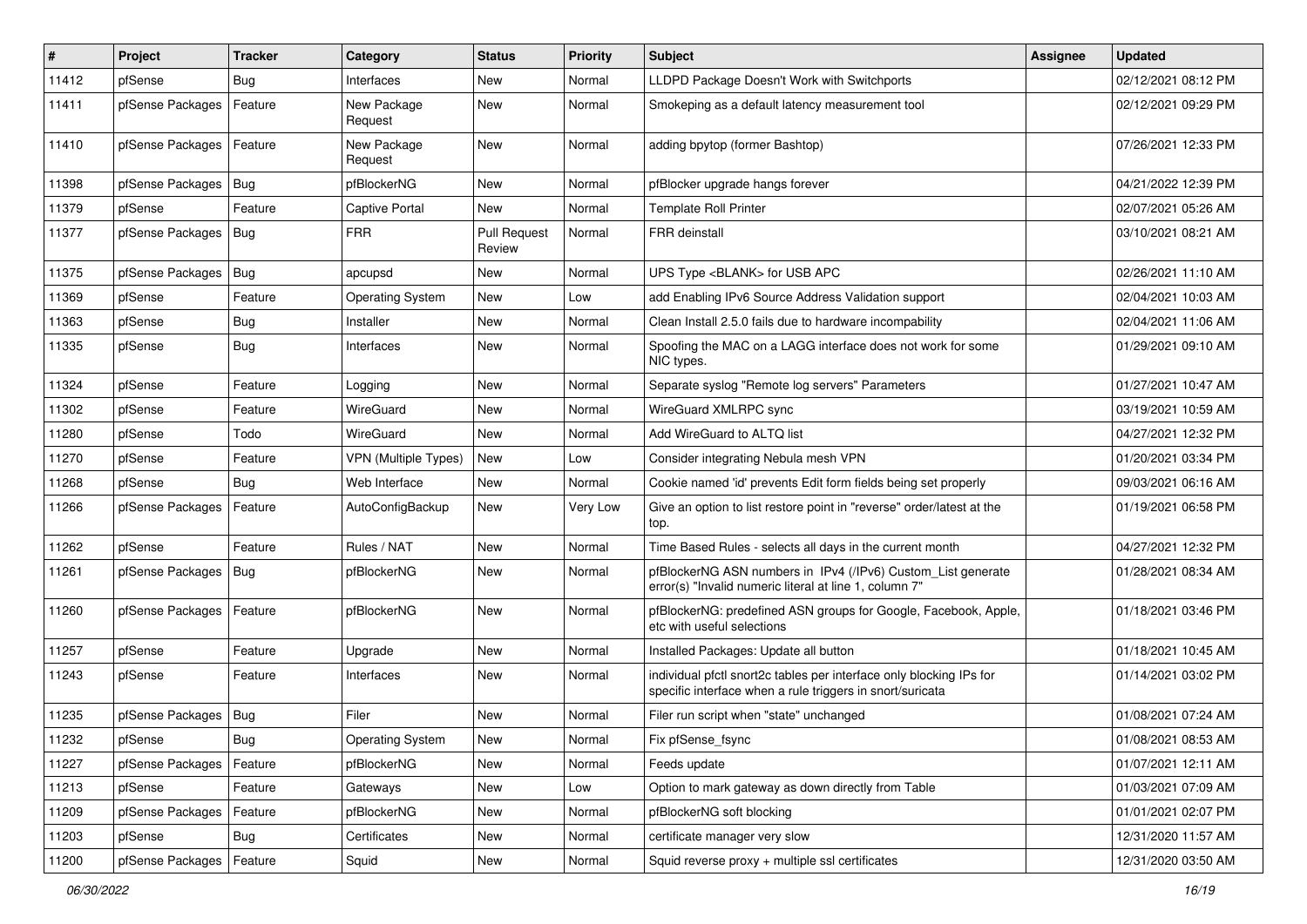| $\vert$ # | Project          | Tracker       | Category                            | <b>Status</b>                 | <b>Priority</b> | <b>Subject</b>                                                                         | <b>Assignee</b> | <b>Updated</b>      |
|-----------|------------------|---------------|-------------------------------------|-------------------------------|-----------------|----------------------------------------------------------------------------------------|-----------------|---------------------|
| 11192     | pfSense          | <b>Bug</b>    | <b>Traffic Shaper</b><br>(Limiters) | Feedback                      | Normal          | Using Limiters causes out of order packets within one TCP or UDP<br>flow               |                 | 01/06/2021 12:09 AM |
| 11189     | pfSense          | Feature       | <b>Captive Portal</b>               | New                           | Normal          | Captive Portal - Tarpit option                                                         |                 | 12/23/2020 06:44 PM |
| 11185     | pfSense Packages | Bug           | ntop                                | Feedback                      | Normal          | Redis service stopping before NtopNg                                                   |                 | 04/21/2022 12:40 PM |
| 11184     | pfSense          | <b>Bug</b>    | FreeBSD                             | <b>New</b>                    | Normal          | PF: State policy cannot be configurable                                                |                 | 02/09/2021 02:43 AM |
| 11182     | pfSense Packages | Bug           | <b>NRPE</b>                         | New                           | Normal          | NRPE in HA syncs the bind IP                                                           |                 | 12/01/2021 02:15 AM |
| 11178     | pfSense Packages | Feature       | Filer                               | <b>New</b>                    | Normal          | Filer do not ask what to do with previous filename                                     |                 | 12/31/2020 02:45 AM |
| 11177     | pfSense          | Bug           | <b>Dynamic DNS</b>                  | New                           | Normal          | DDNSv6 not using Check IP Services                                                     |                 | 12/21/2020 05:02 AM |
| 11174     | pfSense          | Bug           | Traffic Shaper (ALTQ)               | Feedback                      | Normal          | Incorrect traffic shaping on pppoe interface                                           |                 | 12/21/2020 11:21 PM |
| 11172     | pfSense Docs     | New Content   | Products                            | <b>New</b>                    | Normal          | Interfaces order of 10 Gigabit Quad-Port SFP+ Intel® X710BM2<br>Card                   |                 | 12/18/2020 01:28 PM |
| 11169     | pfSense          | Feature       | Interfaces                          | <b>New</b>                    | Very Low        | Changing interface index order                                                         |                 | 12/17/2020 05:44 AM |
| 11165     | pfSense Packages | Feature       | OpenVPN Client<br>Export            | <b>New</b>                    | Very Low        | OpenVPN Exporter - Allow for name customization                                        |                 | 07/10/2021 12:58 PM |
| 11163     | pfSense Packages | Feature       | <b>ACME</b>                         | <b>Pull Request</b><br>Review | Normal          | Preferred Chain option                                                                 |                 | 10/18/2021 09:10 AM |
| 11158     | pfSense Packages | Bug           | <b>FRR</b>                          | New                           | High            | <b>FRR Prefix Lists</b>                                                                |                 | 12/30/2020 04:55 PM |
| 11156     | pfSense Packages | Feature       | pfBlockerNG                         | <b>New</b>                    | Normal          | Add an option include subdomains for the noAAAA feature                                |                 | 12/11/2020 10:19 AM |
| 11149     | pfSense          | <b>Bug</b>    | <b>DHCP Relay</b>                   | New                           | Normal          | DHCP relay won't start with DHCP server behind gateway                                 |                 | 03/22/2021 05:13 AM |
| 11147     | pfSense          | Bug           | <b>Dynamic DNS</b>                  | <b>New</b>                    | Normal          | Domeneshop DynDNS IPv4 and IPv6                                                        |                 | 12/09/2020 11:47 PM |
| 11139     | pfSense          | Documentation | Interfaces                          | <b>New</b>                    | Normal          | <b>Bridges and VLANs</b>                                                               |                 | 12/07/2020 12:32 PM |
| 11138     | pfSense Packages | Feature       | FreeRADIUS                          | New                           | Normal          | new WebGUI checkboxes needed                                                           |                 | 12/07/2020 08:28 AM |
| 11110     | pfSense          | Bug           | Backup / Restore                    | New                           | Normal          | Backup file should be checked before restoring a specific area                         |                 | 12/05/2020 02:50 PM |
| 11099     | pfSense Packages | Feature       | pfBlockerNG                         | New                           | Normal          | DNSBL blocking by schedule                                                             |                 | 11/25/2020 12:12 AM |
| 11093     | pfSense          | Bug           | Wireless                            | New                           | Low             | ral(4) driver non-functional in arm64                                                  |                 | 11/21/2020 10:45 AM |
| 11092     | pfSense Packages | Feature       | pfBlockerNG                         | <b>New</b>                    | Normal          | Detecting DNS tunneling                                                                |                 | 11/21/2020 04:53 AM |
| 11084     | pfSense          | Feature       | Dynamic DNS                         | New                           | Normal          | Dynamic DNS include option to specify virtual IP addresses                             |                 | 11/19/2020 01:26 PM |
| 11074     | pfSense Packages | Bug           | <b>BIND</b>                         | New                           | Low             | bind Zone Settings Zones, Save button opens "Confirmation<br>required to save changes" |                 | 11/16/2020 11:08 AM |
| 11056     | pfSense          | Feature       | Interfaces                          | New                           | Normal          | Add option to disable flow-control on interfaces in GUI                                |                 | 11/11/2020 04:41 PM |
| 11040     | pfSense Packages | Bug           | pfBlockerNG                         | New                           | Normal          | pfb filter core faults when clearing firewall log                                      |                 | 11/07/2020 01:44 PM |
| 11036     | pfSense Packages | Bug           | haproxy                             | New                           | Normal          | <b>HAproxy ACL</b>                                                                     |                 | 02/11/2022 11:27 AM |
| 11026     | pfSense Packages | Feature       | FreeRADIUS                          | New                           | Low             | Feedback on Packages - FreeRADIUS package                                              |                 | 11/02/2020 07:21 AM |
| 11004     | pfSense          | Feature       | DHCP (IPv4)                         | New                           | Low             | DHCP reservations with no IP address show entries in DHCP<br>leases                    |                 | 10/26/2020 07:22 AM |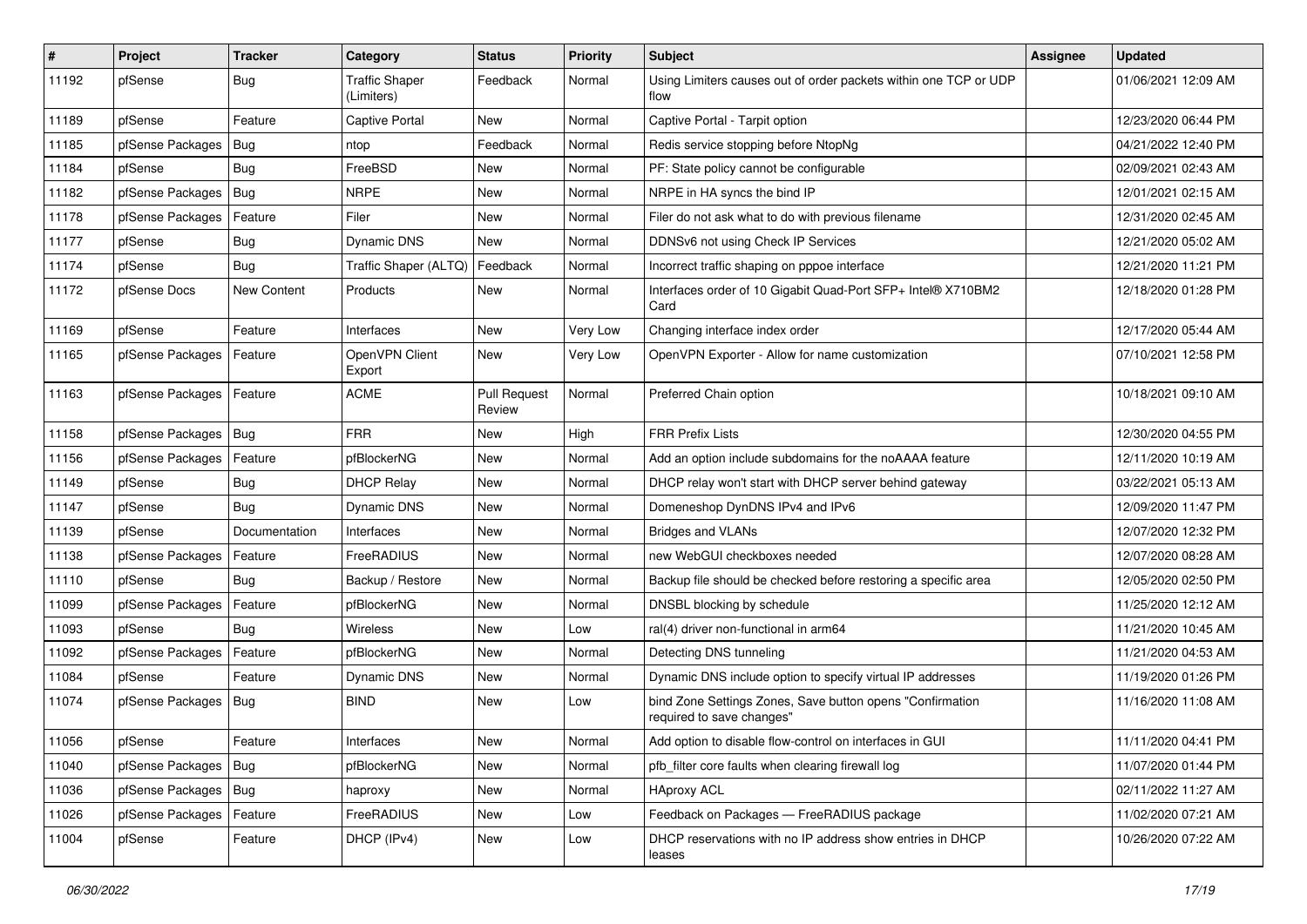| #     | Project                | <b>Tracker</b> | Category                 | <b>Status</b> | <b>Priority</b> | Subject                                                                                                                             | <b>Assignee</b> | <b>Updated</b>      |
|-------|------------------------|----------------|--------------------------|---------------|-----------------|-------------------------------------------------------------------------------------------------------------------------------------|-----------------|---------------------|
| 11000 | pfSense Packages       | Bug            | haproxy                  | New           | Very Low        | haproxy deprecated trick suggested                                                                                                  |                 | 12/23/2020 02:55 PM |
| 10995 | pfSense                | Feature        | <b>Operating System</b>  | New           | Low             | Remove VMware MSI-X from the PCI blacklist.                                                                                         |                 | 10/20/2020 11:40 AM |
| 10994 | pfSense Packages       | <b>Bug</b>     | squidguard               | New           | Low             | SquidGuard Blacklists Restore Default button does not work                                                                          |                 | 10/20/2020 12:26 PM |
| 10990 | pfSense Packages   Bug |                | NET-SNMP                 | Feedback      | Normal          | net-snmp IPv6 listen address needs to be wrapped in square<br>brackets                                                              |                 | 03/19/2021 05:09 AM |
| 10989 | pfSense Packages       | Bug            | Snort                    | <b>New</b>    | Low             | Snort alert page has hidden characters in IPv6 address                                                                              |                 | 10/17/2020 04:06 PM |
| 10980 | pfSense                | Bug            | <b>Operating System</b>  | New           | Normal          | rc.local is executed at login by rc.initial, and not at boot time.                                                                  |                 | 10/19/2020 09:39 AM |
| 10962 | pfSense                | Feature        | <b>Dynamic DNS</b>       | <b>New</b>    | Normal          | Add Cpanel support for Dynamic DNS Clients                                                                                          |                 | 12/28/2020 01:56 PM |
| 10959 | pfSense                | Bug            | <b>Traffic Graphs</b>    | Feedback      | Low             | Traffic graph stopped on interface used via netmap                                                                                  |                 | 02/22/2021 02:57 AM |
| 10952 | pfSense                | Bug            | Rules / NAT              | <b>New</b>    | Low             | Inconsistency in Subnet Defaults Between Firewall Rules and<br>Interface Address Assignments                                        |                 | 10/09/2020 12:50 PM |
| 10936 | pfSense Packages       | $ $ Bug        | haproxy                  | Feedback      | Normal          | both haproxy/haproxy-devel non-existent option Ib-agent-chk                                                                         |                 | 04/21/2022 12:40 PM |
| 10935 | pfSense Packages       | Bug            | <b>FRR</b>               | <b>New</b>    | Normal          | FRR 0.6.7-6 - BGPD service recycled IPv6 without Route Map                                                                          |                 | 12/30/2020 05:00 PM |
| 10918 | pfSense                | Feature        | Aliases / Tables         | <b>New</b>    | Low             | IP Aliases de-duplication                                                                                                           |                 | 12/13/2020 11:37 PM |
| 10909 | pfSense Packages       | Feature        | <b>PIMD</b>              | New           | Normal          | #define MAXVIFS 32 to 64                                                                                                            |                 | 04/21/2022 12:39 PM |
| 10900 | pfSense Packages       | <b>Bug</b>     | Backup                   | Feedback      | Normal          | /packages/backup/backup.php?a=download&t=backup HTTP<br>504, or Sends PHP Error Message as ASCII/Text file Named<br>pfsense.bak.tgz |                 | 04/05/2022 01:51 AM |
| 10890 | pfSense                | Feature        | Interfaces               | New           | Normal          | Allow multiple assigned interfaces to track status of a single switch<br>port                                                       |                 | 09/14/2020 07:20 AM |
| 10865 | pfSense Packages       | Feature        | squidguard               | <b>New</b>    | Normal          | squidGuard lacks options to send traffic action logs to syslog server                                                               |                 | 09/05/2020 01:21 AM |
| 10845 | pfSense Packages       | Bug            | apcupsd                  | New           | Normal          | apcupsd doesn't stop when not enabled                                                                                               |                 | 08/24/2020 10:16 AM |
| 10843 | pfSense                | Feature        | Authentication           | New           | Normal          | Allow user manager settings to specify multiple authentication<br>servers                                                           |                 | 01/13/2022 07:22 AM |
| 10841 | pfSense Packages       | Feature        | pfBlockerNG              | <b>New</b>    | Normal          | Allow per Source/VLAN/Network individual black&whitelists                                                                           |                 | 10/18/2020 07:42 AM |
| 10839 | pfSense                | Feature        | Traffic Shaper (ALTQ)    | New           | Normal          | Add popular messengers to the Traffic Shaper Wizard                                                                                 |                 | 08/18/2020 10:07 AM |
| 10833 | pfSense                | <b>Bug</b>     | Configuration<br>Backend | New           | Normal          | unbound exits on configuration error when link status flaps on LAN<br>interface                                                     |                 | 08/13/2020 11:53 PM |
| 10831 | pfSense Packages       | Feature        | New Package<br>Request   | New           | Very Low        | Integration of nntp-proxy into pfsense                                                                                              |                 | 08/13/2020 09:09 AM |
| 10822 | pfSense                | <b>Bug</b>     | DHCP (IPv6)              | New           | Normal          | Deprecated IPv6 prefix won't be announced as deprecated to<br>clients                                                               |                 | 08/10/2020 09:23 AM |
| 10818 | pfSense Packages       | Feature        | New Package<br>Request   | New           | Normal          | <b>UDP Broadcast Relay</b>                                                                                                          |                 | 05/31/2022 02:13 AM |
| 10805 | pfSense                | Feature        | Hardware / Drivers       | New           | Normal          | Intel QAT (QuickAssist) encryption support for PfSense                                                                              |                 | 07/31/2020 03:13 PM |
| 10802 | pfSense                | Feature        | DHCP (IPv4)              | New           | Very Low        | Seperator for DHCP Static Mapped leases                                                                                             |                 | 07/31/2020 10:30 AM |